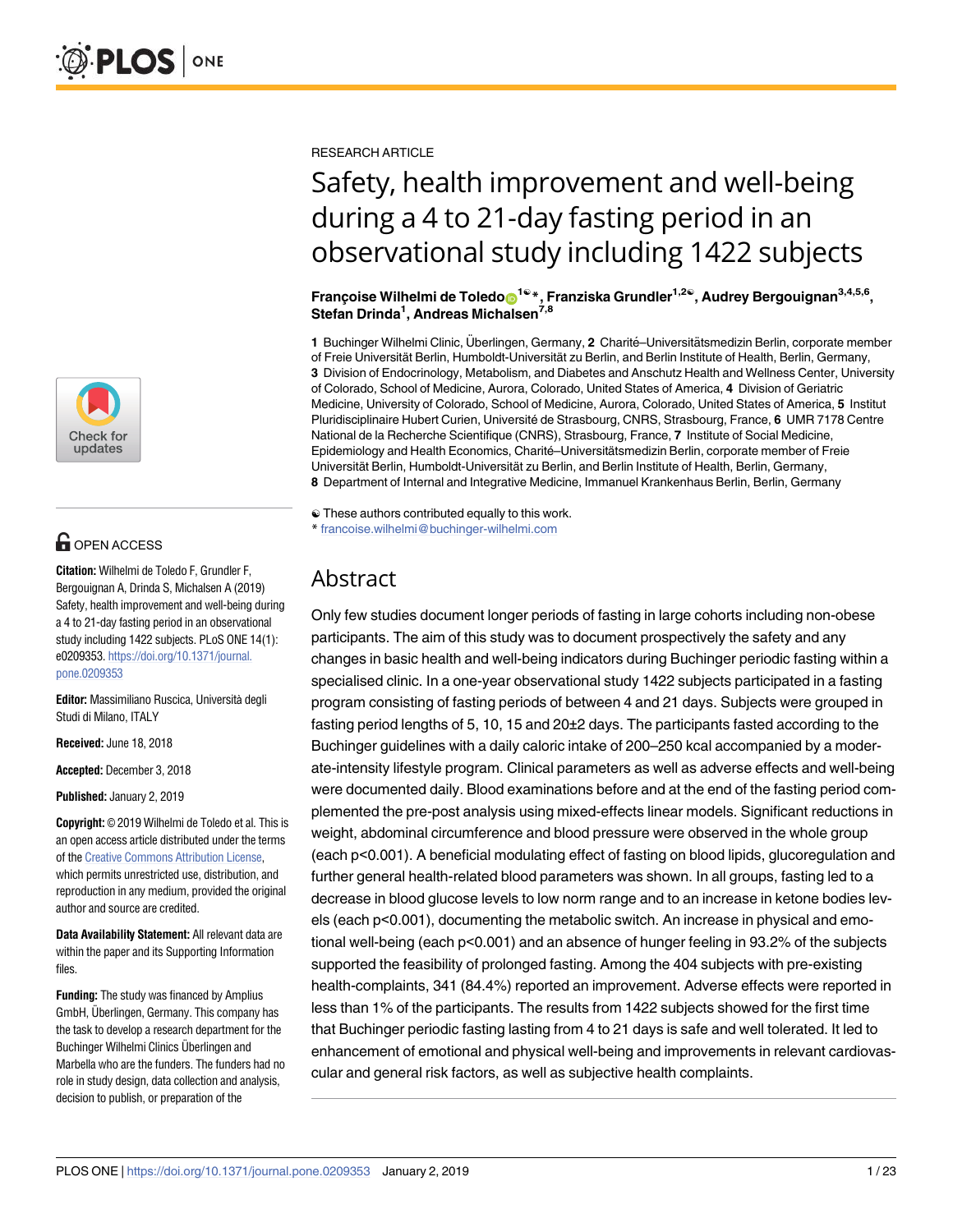manuscript. No additional external funding received for this study.

<span id="page-1-0"></span>**PLOS** 

ONE

**Competing interests:** FWT is member of the Directory Board of the Buchinger Wilhelmi Clinic (BWC), where the study was performed. As managing director of Amplius GmbH, FWT executes the scientific leadership at BWC. Amplius GmbH is a company that conceives, coordinates and develops fasting research on behalf of BWC. FG is currently employed, and SD was formerly employed, at BWC. AM is a consultant at BWC and receives financial compensation for this role from Amplius GmbH. This does not alter the authors' adherence to PLOS ONE policies on sharing data and materials.

#### **Introduction**

There are a growing number of recent publications on intermittent fasting (IF), generally lasting 16 to 48 hours, and calorie restriction (CR). Periodic fasting (PF), recently defined as lasting from 2 to as many as 21 or more days, is less studied in humans, especially for periods longer than 4 days [\[1](#page-19-0), [2](#page-19-0)]. Results show that lifespan and healthspan are prolonged in several animal models by fasting and CR [\[2–7\]](#page-19-0) and that parameters of age-related diseases are improved in humans [\[5,](#page-19-0) [8](#page-19-0), [9](#page-19-0)]. Fasting leads to pronounced metabolic changes: The shift from carbohydrates and glucose to fatty acids and ketones as the major cellular fuel source for body and brain seems to play a key role. It has recently been referred to as intermittent metabolic switching (IMS) and glucose-to-ketone (G-to-K) switch. The reverse step–ketone-to-glucose (K-to-G) switch–happens upon refeeding [\[2](#page-19-0)]. The G-to-K switch includes reduction in blood glucose, insulin and IGF-1 levels, depletion or reduction of glycogen stores, and an increase in lipolysis and ketogenesis [\[2,](#page-19-0) [5](#page-19-0), [10](#page-19-0)]. Fasting has been shown to induce differential cellular stress resistance  $[11]$  $[11]$  $[11]$  and autophagy  $[12, 13]$  $[12, 13]$  $[12, 13]$ , as well as triggering the synthesis of detoxification enzymes [\[9,](#page-19-0) [14\]](#page-19-0). Fasting seems to modify the intestinal microbiome [[9](#page-19-0), [15](#page-19-0)]. It also leads to changes in the intestinal mucosal walls in rats [[16](#page-19-0)] and to pronounced neuroendocrine adaptation processes [[2](#page-19-0), [17](#page-19-0)]. Finally, in the K-to-G switch, fasting has been found to activate stem cells and multiple system regeneration in the refeeding period [[4,](#page-19-0) [18,](#page-19-0) [19\]](#page-19-0) and to increase the mitochondrial biogenesis in neurons and other body cells [\[2,](#page-19-0) [9](#page-19-0)].

Long periods of fasting, lasting several days to several weeks, are physiologic, e.g. during seasons of low sun exposure, and are still part of the life of most animals [[20](#page-19-0), [21](#page-20-0)] as well as of humans living without food conservation technologies [\[22\]](#page-20-0).

Fasting periods with various patterns are found in most religions [\[23\]](#page-20-0). For instance, Ramadan intermittent fasting was linked with improvements in cardiometabolic risk factors [\[24](#page-20-0)]. Furthermore, morbid obesity and associated diseases were treated in the 1960s with long periods of fasting that were termed the "zero calorie diet" [\[25,](#page-20-0) [26](#page-20-0)]. In exceptional circumstances these periods could last up to 249 days or more  $[27, 28]$  $[27, 28]$  $[27, 28]$ . A medical program of periodic fasting developed by the German physician Otto Buchinger to treat obesity and metabolic and inflammatory pathologies is well-known in central Europe  $[29-31]$ . The therapeutic effects of Buchinger periodic fasting are documented in small studies on overweight [[32\]](#page-20-0), blood pressure [\[33\]](#page-20-0), metabolic syndrome [\[34](#page-20-0)], fibromyalgia [\[35](#page-20-0)], chronic pain syndromes [[36\]](#page-20-0) and the enhancement of quality of life [\[37](#page-20-0)]. The effects of repeated cycles of Buchinger fasting have also been reported [[38,](#page-20-0) [39](#page-20-0)].

We are not aware of large studies on PF including normal weight or moderately obese subjects and focused on safety and tolerability. In the present observational study, we documented prospectively the safety, general health-related outcomes and well-being of 1422 subjects. They fasted for periods between 4 to 21 days under medical supervision according to the Buchinger fasting program, as described in peer-reviewed guidelines [\[31](#page-20-0)]. The fasting took place in a facility specialized in therapeutic fasting, the Buchinger Wilhelmi clinic (BWC) in Germany. The protocol involved daily clinical monitoring, intake of 2–3 L of water per day and 250 kcal of food, as well as a multi-disciplinary program including health education and physical activity.

The aim of this study was to assess for the first time prospectively the safety, therapeutic efficiency and effects on well-being of Buchinger periodic fasting in a large cohort.

#### **Materials and methods**

#### **Ethics**

This observational and prospective study was approved by the medical council of Baden-Württemberg and the Ethics Committee of the Charité-University Medical Center, Berlin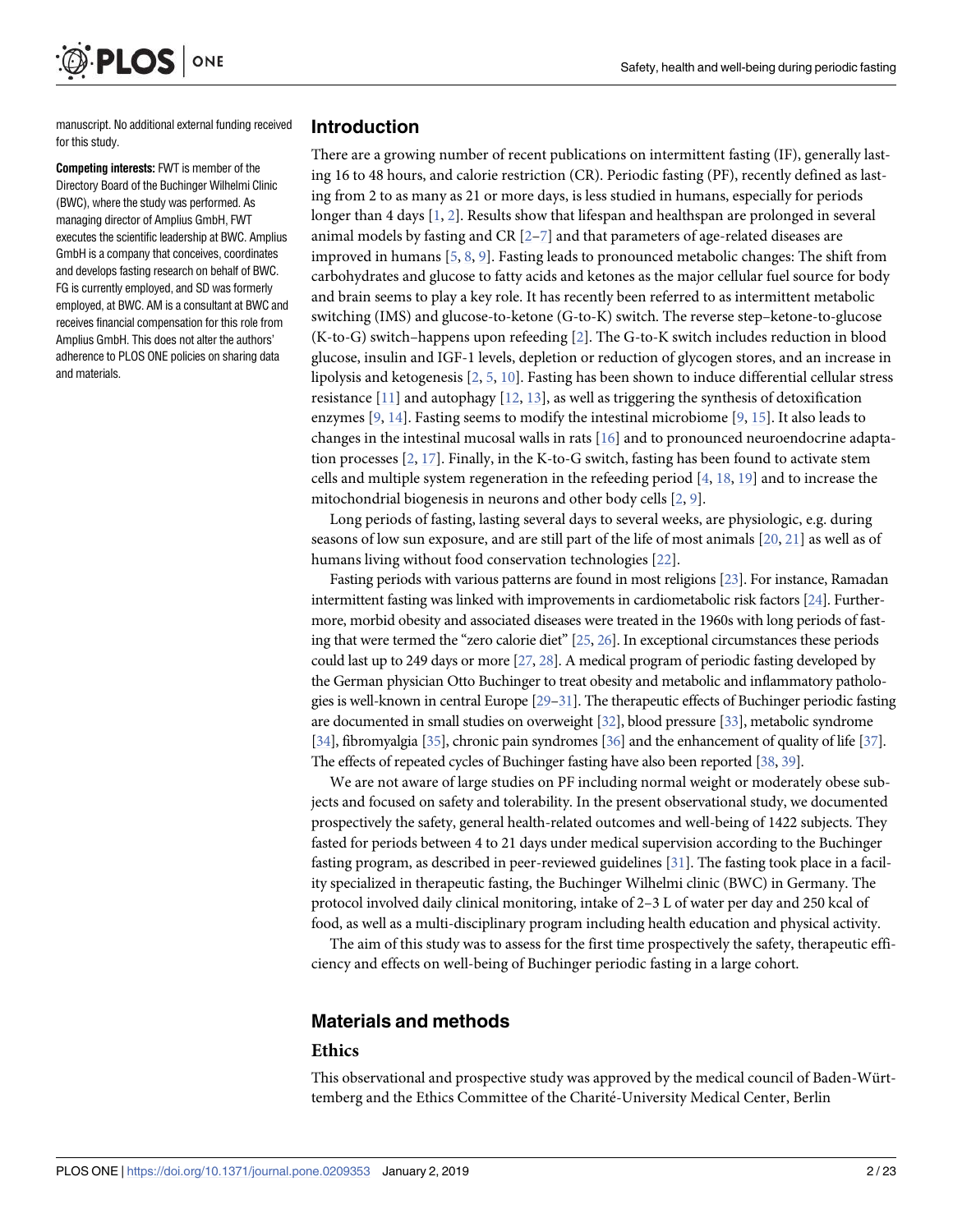<span id="page-2-0"></span>(application number: EA4/054/15) on 5 May 2015. The study protocol was registered in the German Clinical Trials Register (DRKS-ID: DRKS00010111). The authors confirm that all ongoing and related trials for this intervention are registered. At the time of obtaining the ethical approval by the German authorities it was not mandatory to register an observational study. Only randomized clinical trials were clearly recommended to register. Nevertheless, we decided to register this observational study (on 3 June 2016).

Participants were enrolled after giving their written informed consent between 1 January and 31 December 2016. The study was conducted in the BWC in Überlingen (Germany) in accordance with the principles of the Declaration of Helsinki. The follow-up was completed between 26 January 2016 and 18 December 2017.

#### **Participants**

Our study on Buchinger fasting during periods of 4 to 21 days included 1422 subjects. They were selected out of a total of 3929 subjects who were admitted to the BWC and fulfilled the following criteria: they had a clinic stay of at least 10 nights and signed the informed written consent at the beginning of the inpatient stay after confirming that they would not participate in another study. Subjects were aged between 18–99 years and had no predefined contraindication to Buchinger fasting (e.g. cachexia, anorexia nervosa, advanced kidney, liver or cerebrovascular insufficiency, dementia or other severely debilitating cognitive disease and no existing pregnancy or lactation period) [[31](#page-20-0)]. Furthermore, blood must have been collected on the precise days defined in the protocol ([S2](#page-18-0) and [S3](#page-18-0) Text). We excluded subjects who were prescribed other diets than fasting according to predefined criteria as well as those who could not follow the study procedures due to an inability to speak German, English or French. A flow chart reflecting the selection procedure is given in [Fig](#page-3-0) 1.

The subjects came voluntarily to the BWC for preventive or therapeutic reasons. They selected established programs of 5, 10, 15 and 20 fasting days, which are reflected in the 4 groups (F5d, F10d, F15d, F20d). The main personal intentions for the fasting intervention were reduction of cardiovascular risk factors, weight loss in case of obesity and relief of general health problems such as inflammatory diseases, distress and exhaustion. In case of prescribed drug intake, the dosage was adapted during the stay by the 8 physicians of the clinic, who examined all participants 2 to 3 times per week. The subjects had a wide diversity of national and cultural backgrounds. The majority of them came from upper social classes and had high education levels.

#### **Fasting program**

All subjects fasted according to the guidelines of the Buchinger fasting therapy [[31](#page-20-0)] under daily supervision of nurses and specialized physicians. On the day before the beginning of the fast, the participants were given a 600 kcal vegetarian diet divided into 3 meals of either rice and vegetables or fruits, according to individual preference. To initiate the fasting period, the intestinal tract was emptied through the intake of a laxative (20–40 g NaSO4 in 500 ml water). During fasting all subjects were asked to drink 3 L of water or non-caloric herbal teas daily with an optional portion of 20 g honey. Additionally, an organic freshly squeezed fruit or vegetable juice (250 ml) was served at noon and a vegetable soup (250 ml) in the evening, leading to an average total calorie intake of 200–250 kcal and 25–35 g of carbohydrates per day. At the beginning of the fasting period the subjects entered a program of light physical exercise alternating with rest and individual mild non-physical treatments like hydrotherapy or physiotherapy. The exercise program consisted of light to moderate intensity outdoor walks and group gymnastics. The whole program was led by certified trainers. During the fasting period an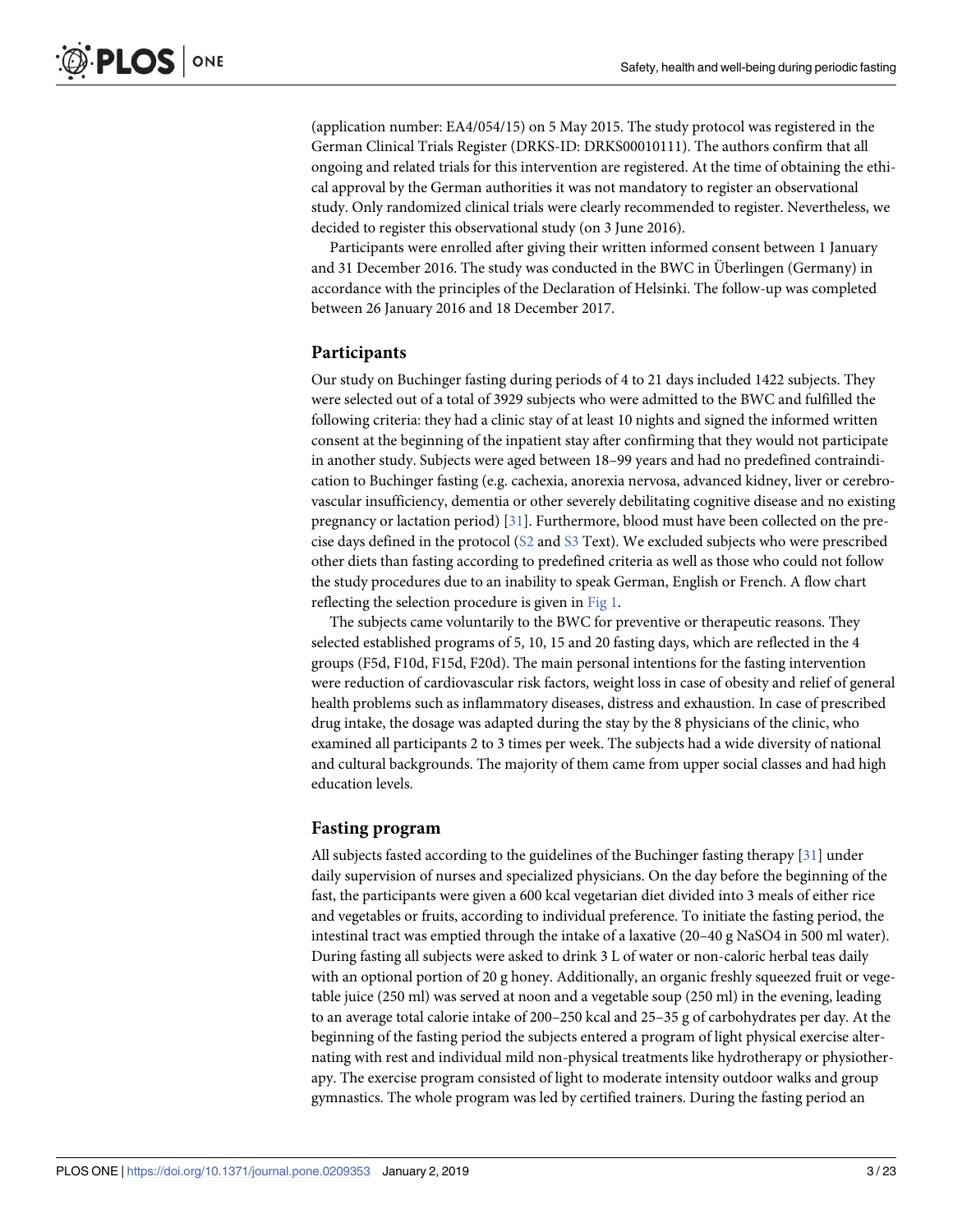<span id="page-3-0"></span>

enema or, if preferred by the patient, a mild laxative was applied every second day in order to remove intestinal remnants and desquamated mucosal cells. On the last day of fasting, food was stepwise reintroduced during an average of 4 days, with an ovo-lacto-vegetarian organic diet progressively increasing from 800 to 1600 kcal/day.

#### **Measurements**

To document safety as well as health benefits and well-being during a prolonged periodic fasting program, we performed the predefined following measurements at baseline (pre-) and at the completion of fasting (post-). Before starting the fast all subjects went through a thorough physical examination and their medical history was documented.

Well-being, ketone bodies, mild symptoms and any changes in major health complaints were self-reported under supervision. The results were daily noted in a questionnaire [\(S4,](#page-18-0) [S5,](#page-18-0) [S6](#page-18-0) Text). A total of 1311 subjects out of the 1422 returned the completed questionnaire.

**Weight, abdominal circumference, blood pressure and pulse.** Clinical data were collected by the physicians. Trained nurses documented every morning according to a standardized protocol the body weight of the participants wearing standard clothing (Seca 704, Seca,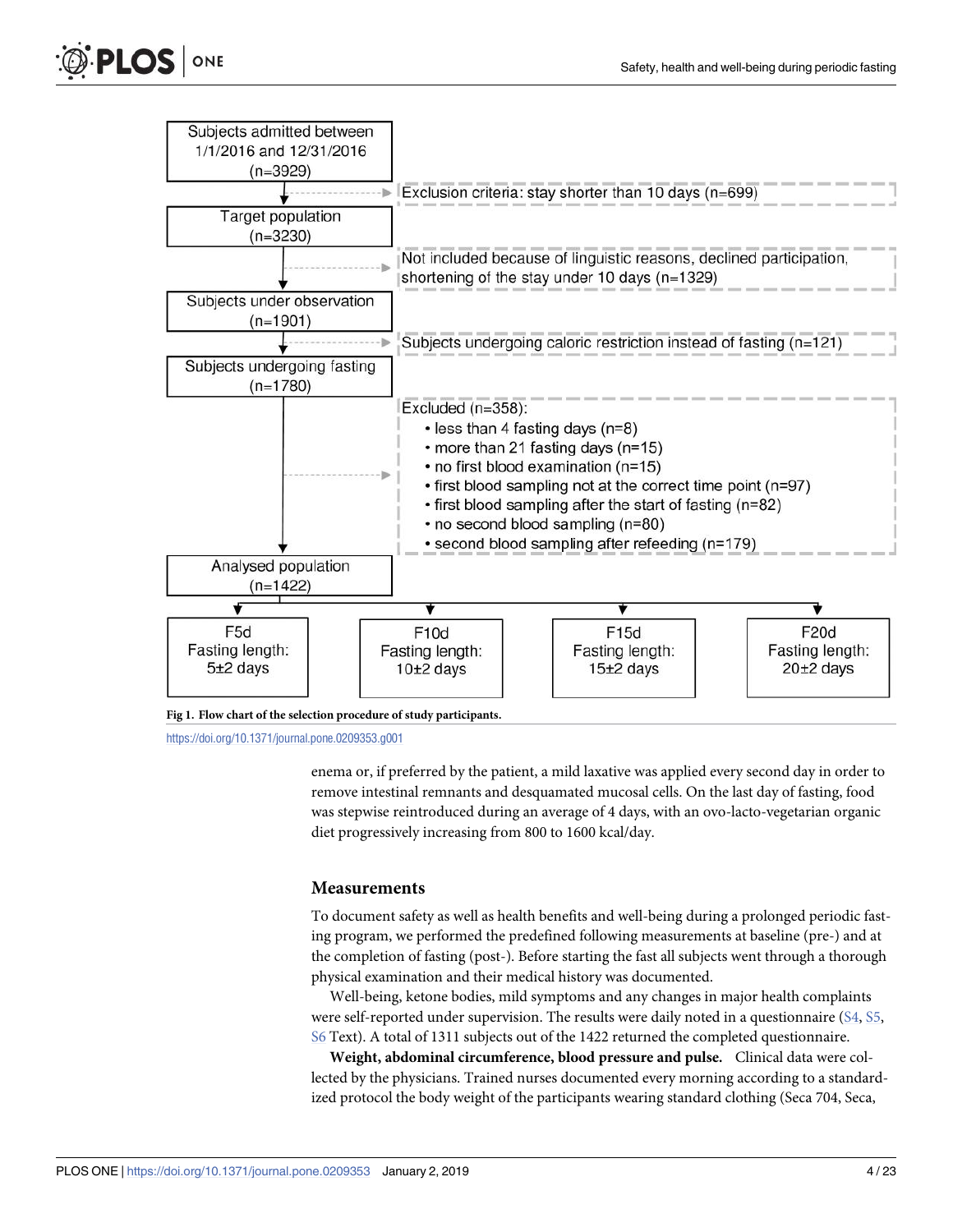Hamburg, Germany). Blood pressure and pulse were measured after a pause, once at the nondominant arm in sitting position (upper arm blood pressure monitor, boso Carat professional, BOSCH + SOHN GmbH u. Co. KG, Jungingen, Germany). Height was assessed with seca 285 (Seca, Hamburg, Germany) and abdominal circumference was determined with a measuring tape mid-way between the lowest rib and the iliac crest (openmindz GmbH, Heidelberg, Germany).

**Well-being.** To evaluate well-being, the participants self-reported daily their physical (PWB) and emotional well-being (EWB) on numeric rating scales from 0 (very bad) to 10 (excellent), under nurses' supervision. The aim was to document the tolerability of the fasting program.

In a pre-study sample, we evaluated the acceptance of validated questionnaires to assess well-being within the patient population of the BWC, but found that they were regarded as too time-consuming in comparison with the numeric rating scales. To avoid drop-out and missing data, we therefore decided to use numeric rating scales.

**Ketone bodies.** The subjects self-measured the semi-quantitative concentration of ketone bodies in the first morning urine using Ketostix (Bayer AG, Leverkusen, Germany), which reacts according to the concentration of acetoacetic acid.

**Mild symptoms and adverse effects.** The Buchinger periodic fasting program was continuously monitored for safety and supervised by the medical staff: mild symptoms were reported daily by means of a multiple choice questionnaire, completed by the subjects under the supervision of nurses. This questionnaire listed the 19 most frequent mild symptoms that are observed in BWC and mentioned in the guidelines of the Buchinger fasting therapy [\[31\]](#page-20-0). We considered a mild symptom as being relevant when it was mentioned at least 3 times. In addition to the listed symptoms, the medical staff reported further mild symptoms that we categorized as "observed symptoms". Furthermore, occasional adverse effects (AE) were documented by the physicians.

**Major health complaint.** A self-evaluation of health status was undertaken at the end of the stay: the subjects were asked to self-rate any changes in their major health complaint (in cases in which they indicated one at the begin of the fast) during the fasting intervention on a visual numeric scale from 0 (much worse) to 7 (much better).

**Blood analysis.** A blood analysis was taken according to international methods (see below): (lipid parameters: total cholesterol [TC], triglycerides [TG], high-density lipoprotein [HDL-C], low-density cholesterol [LDL], LDL-C/HDL-C ratio [LDL/HDL-ratio]; glycaemia: blood glucose and glycated haemoglobin [HbA1c]; blood count: leukocytes, erythrocytes, haemoglobin, haematocrit, mean cell volume [MCV], mean corpuscular haemoglobin [MCH], mean corpuscular haemoglobin concentration [MCHC], thrombocytes; coagulation: international normalized ratio [INR], Quick, partial thromboplastin time [PTT]; liver function: serum glutamic oxaloacetic transaminase [GOT], serum glutamate pyruvate transaminase [GPT], serum gamma-glutamyl transferase [GGT], alkaline phosphatase [AP]; inflammatory biomarkers: C-reactive protein [CRP], erythrocyte sedimentation rate [ESR] after 1 and 2 hours; renal function: uric acid, urea and creatinine and electrolytes: sodium [Na], potassium [K], calcium [Ca], magnesium [Mg]).

#### **Laboratory examinations**

Blood samples were collected twice, namely before the start of the fasting (thereafter referred as baseline values) and at the end of the fasting period. They were collected by trained medical-technical assistants between 7.30 and 9.30 am and drawn into EDTA (S-Monovette 2.7 ml K3 EDTA), citrate (S-Monovette 3 ml 9NC, Citrate 3.2% [1:10]) and blood sedimentation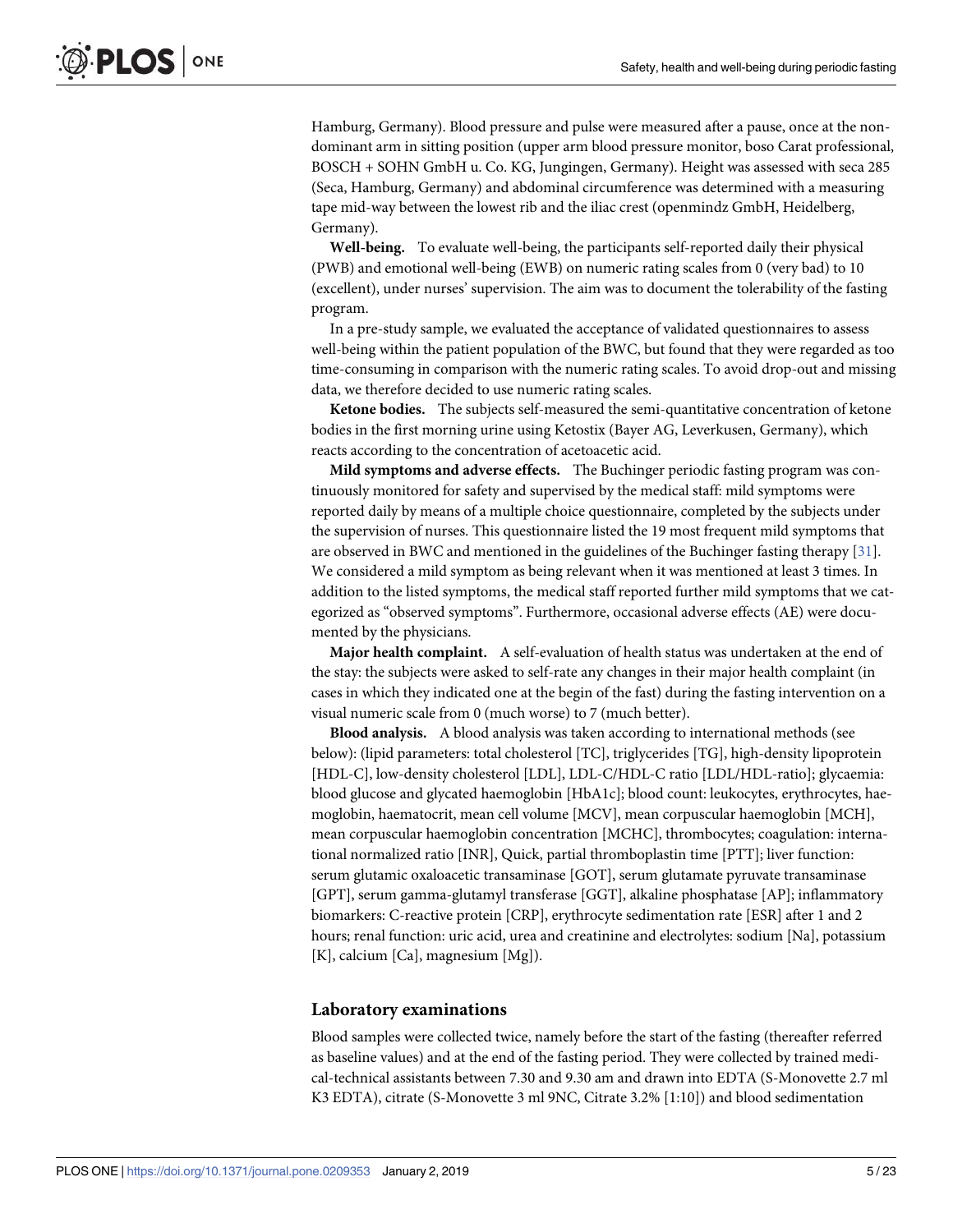<span id="page-5-0"></span>tubes (S-Sedivette 3.5 ml 4NC, ESR/Citrate Buffer [1:5]), that were shaken gently after filling. Additionally, serum tubes including serum gel with clotting activator (S-Monovette 9 ml Z-Gel) were used and stored upright for 30 min until coagulation, with subsequent centrifugation at 3920 g (5000 rpm) for 10 min at room temperature. All tubes were manufactured by Sarsteadt AG & Co. (Nürnbrecht, Germany).

The ESR was assessed within a period of 4 hours after blood collection and determined after 1 and 2 hours of blood sedimentation. All further analyses were performed at MVZ Labor Ravensburg, according to the manufacturer's instruction, in a fully- automated laboratory. Blood cell count (leukocytes, erythrocytes, haemoglobin, MCV, MCH, MCHC, thrombocytes) was measured using the blood analyser Sysmex XN-9000 (Sysmex Europe GmbH, Norderstedt, Germany). Coagulation parameters (INR, Quick, PTT) were assessed on ACL Top (Werfen, Kirchheim, Germany). The liver enzymes (GOT, GPT, GGT, AP), kidney parameters (urea, creatinine, uric acid), lipid parameters (TC, TG, HDL-C, LDL-C, LDL/HDL ratio), electrolytes (Na, K, Ca), glucose and CRP were analysed with ADVIA 2400 (Siemens Healthcare GmbH, Erlangen, Germany). The HbA1c was assessed with  $TOSOH<sup>TM</sup>$  (Bio-Rad Laboratories GmbH, München, Germany) and Mg with ICP-MS 7700x series (Agilent, Waldbronn, Germany).

#### **Data and statistical analysis**

Participants were divided into four groups according to the duration of their fasting period [\(Fig](#page-3-0) 1): F5d underwent a fasting period of  $5\pm 2$  days, with an average of 5.4 (n = 695), F10d underwent a fasting period of  $10\pm 2$  days, with an average of 8.6 (n = 530), F15d underwent a fasting period of 15 $\pm$ 2 days, with an average of 14.1 (n = 196) and F20d underwent a fasting period of  $20\pm2$  days, with an average of 20.1 (n = 37). Between-group differences at baseline were tested using a one-way ANOVA test followed by Tukey's post-hoc tests.

We tested the effect of fasting, while taking into account the sex and fasting duration group effects, by using a multistep parsimonious statistical approach. First, for each outcome the effect of fasting was assessed by using mixed linear models taking repeated measurements among subjects into account, with fasting intervention, fasting duration group, sex, fasting duration group-by-fasting-intervention, fasting intervention-by-sex, sex-by-fasting duration group and baseline values of the outcome (pre-fasting) as fixed effects. For each outcome, the covariance structures was selected among three (compound symmetry (CS), autoregressive (AR(1)) and variance components (VC)) using the Bayesian information criteria (BIC). In a last step the interaction effects that were not significant, were removed from the model to obtain a more parsimonious model. To simplify the presentation of the results, sex differences are presented in figures only when the fasting-intervention-by-sex effect was significant. To take into account the multiple tests performed on this dataset, significance was set at a conservative level of p*<*0.01.

Data are shown as mean±standard error of the mean (SEM), if not indicated otherwise. Statistical analyses were performed with SAS version 9.4 (SAS Institute, Cary, USA). Graphs were generated using GraphPad Prism version 6 for Windows (GraphPad Software, La Jolla California USA).

#### **Results**

#### **General parameters**

The baseline characteristics of the 1422 adult participants are shown in [Table](#page-6-0) 1. Mean age was 55.4±0.4 with 59.1% women and 40.9% men. In total 63.4% of the subjects were non-obese (BMI*<*30). Grade I obesity (30�BMI*<*35) was present in 19.5% and grade II or higher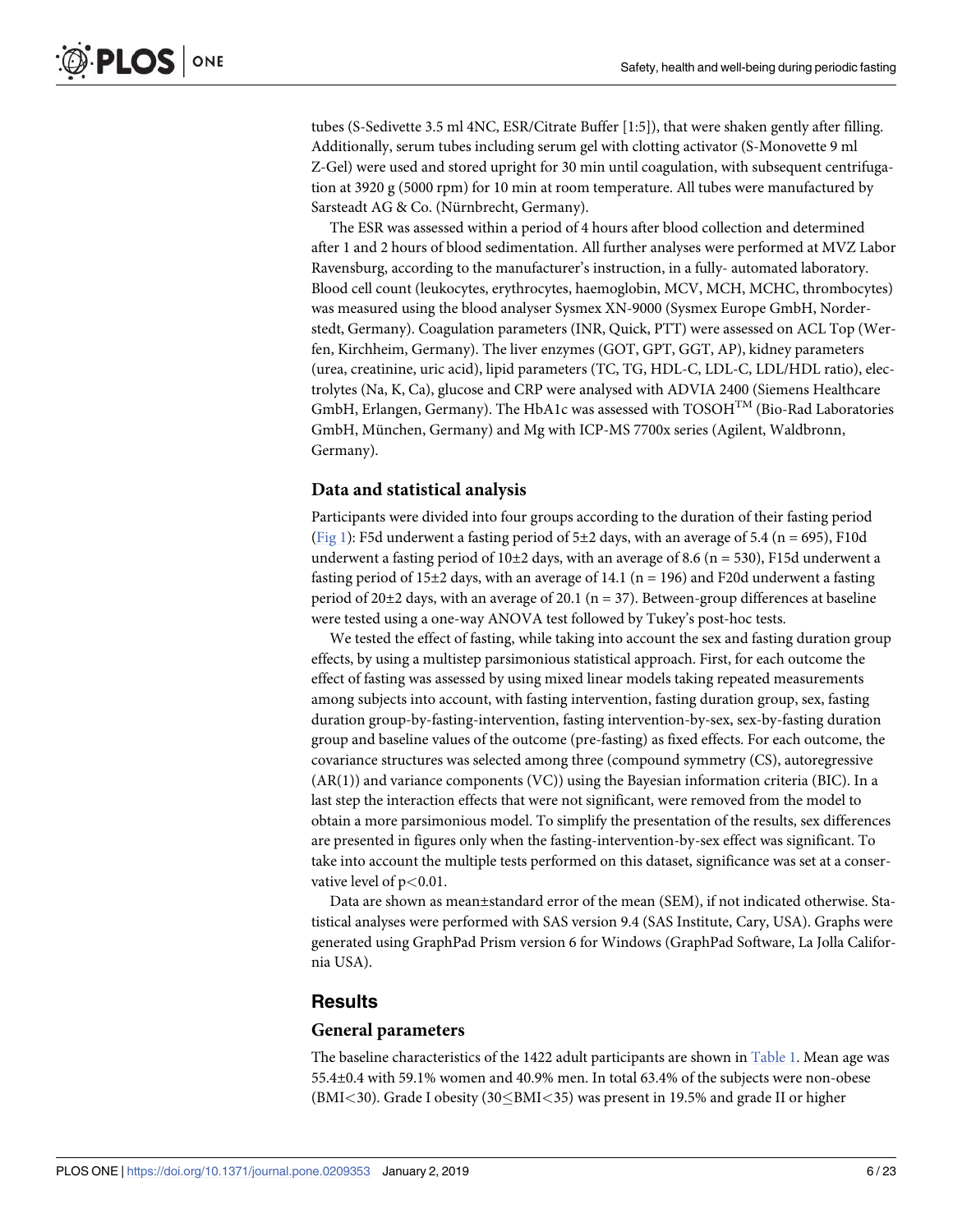|                                | All            | F5d                         | <b>F10d</b>                        | F15d                            | F <sub>20</sub> d                |
|--------------------------------|----------------|-----------------------------|------------------------------------|---------------------------------|----------------------------------|
| Days (d)                       |                | 5±2                         | $10\pm 2$                          | $15\pm2$                        | $20 \pm 2$                       |
| Subjects, n (%)                | 1422 (100.0)   | 659 (46.3)                  | 530 (37.3)                         | 196 (13.8)                      | 37(2.6)                          |
| Men $(\%)$                     | 581 (40.9)     | 278 (42.2)                  | 214 (40.4)                         | 76 (38.8)                       | 13(35.1)                         |
| Women (%)                      | 841 (59.1)     | 381 (57.8)                  | 316 (59.6)                         | 120(61.2)                       | 24 (64.9)                        |
| Age, years                     | $55.4 \pm 0.4$ | 54.2 $\pm$ 0.5 $^{\rm b,c}$ | $56.3 \pm 0.6$ <sup>a</sup>        | 56.4 $\pm$ 0.9 $^{\rm a}$       | $56.4 \pm 2.3$                   |
| Fasting length (days)          | $8.2 \pm 0.1$  | $5.4 \pm 0.0$ b,c,d         | $8.6 \pm 0.0$ <sup>a,c,d</sup>     | $14.1 \pm 0.1^{a,b,d}$          | $20.1 \pm 0.2$ <sup>a,b,c</sup>  |
| Waist, cm                      | $94.0 \pm 0.4$ | $91.3 \pm 0.6$ b,c,d        | $94.8 \pm 0.7$ <sup>a,c,d</sup>    | $98.3 \pm 1.2$ <sup>a,b,d</sup> | $106.3 \pm 2.8$ <sup>a,b,c</sup> |
| Weight, kg                     | $82.0 \pm 0.5$ | $79.3 \pm 0.8$ b,c,d        | $82.7 \pm 0.9$ <sup>a,c,d</sup>    | $86.6 \pm 1.6$ <sup>a,b,d</sup> | 96.7 $\pm$ 4.0 <sup>a,b,c</sup>  |
| BMI, $\text{kg/m}^2$           | $28.2 \pm 0.2$ | $27.2 \pm 0.2$ b,c,d        | $28.5{\pm}0.3$ $^{\mathrm{a,c,d}}$ | $29.7 \pm 0.4$ a,b,d            | $33.6 \pm 1.1^{a,b,c}$           |
| BMI $<$ 25, n $(\%)$           | 404 (28.4)     | 227(56.2)                   | 133 (32.9)                         | 41(10.1)                        | 3(0.7)                           |
| $25 \leq$ BMI<30, n (%)        | 497 (35.0)     | 232 (46.7)                  | 199(40.0)                          | 61(12.3)                        | 5(1.0)                           |
| BMI $\geq$ 30, n (%)           | 425 (29.9)     | 155 (36.5)                  | 160(37.6)                          | 84 (19.8)                       | 26(6.1)                          |
| BMI men, $\text{kg/m}^2$       | $30.0 \pm 0.2$ | $29.2 \pm 0.3$              | $30.3 \pm 0.3$                     | $31.3 \pm 0.7$                  | $34.0 \pm 1.5$                   |
| BMI $<$ 25, n $(\%)$           | 74 (12.7)      | 46(62.2)                    | 18(24.3)                           | 10(13.5)                        | 0(0.0)                           |
| 25 $\leq$ BMI $<$ 30, n (%)    | 231 (39.8)     | 117(50.6)                   | 92 (39.8)                          | 20(8.7)                         | 2(0.9)                           |
| BMI $\geq$ 30, n (%)           | 230 (39.6)     | 94 (40.9)                   | 87 (37.8)                          | 40 (17.4)                       | 9(3.9)                           |
| BMI women, kg/m <sup>2</sup>   | $27.0 \pm 0.2$ | $25.7 \pm 0.2$              | $27.3 \pm 0.3$                     | $28.7 \pm 0.5$                  | $33.3 \pm 1.4$                   |
| BMI $<$ 25, n $(\%)$           | 330 (39.2)     | 181 (54.8)                  | 115(34.8)                          | 31(9.4)                         | 3(0.9)                           |
| 25 $\leq$ BMI $\leq$ 30, n (%) | 266(31.6)      | 115(43.2)                   | 107(40.2)                          | 41(15.4)                        | 3(1.1)                           |
| BMI $>$ 30, n $(\%)$           | 195 (23.2)     | 61(31.3)                    | 73 (37.4)                          | 44 (22.6)                       | 17(8.7)                          |

#### <span id="page-6-0"></span>**[Table](#page-5-0) 1. Baseline characteristics of the subjects.**

Subjects were divided into 4 groups according to the fasting lengths: 5, 10, 15 and 20±2 days. Significant differences between the groups are indicated as a, p*<*0.05 versus F5d

b, p*<*0.05 versus F10d

c, p*<*0.05 versus F15d

d, p*<*0.05 versus F20d. BMI, body mass index. Data are presented as mean±SEM.

<https://doi.org/10.1371/journal.pone.0209353.t001>

(BMI $\geq$ 35) in 10.3%. Subjects who chose to fast on average for 20 days (F20d) had the highest baseline body mass index (BMI), the highest abdominal circumference (waist), and largest weight reduction (-8.6±0.3 kg) (each p*<*0.001). Men had a higher mean BMI at baseline (Table 1).

#### **Weight, abdominal circumference and blood pressure**

As expected, weight and BMI showed a significant decrease (fasting intervention: p*<*0.001) in all 4 groups (S1 [Table](#page-17-0)). The weight loss increased with the fasting period length and varied between 3.2±0.0 kg for F5d and 8.6±0.3 kg for F20d (fasting duration group-by-fasting intervention: p*<*0.001). Abdominal circumference also decreased significantly (fasting intervention: p*<*0.001). The reduction varied between 4.6±0.1 cm for F5d and 8.8±0.8 cm for F20d (fasting duration group-by-fasting intervention: p*<*0.001). Weight and abdominal circumference reduction were significantly higher (fasting-intervention-by-sex: each p*<*0.001) in men in all groups (Fig 2A [and](#page-7-0) 2B), compared with women.

Baseline values of systolic blood pressure (SBP) and diastolic blood pressure (DBP) were higher in the groups fasting longer (Fig 3A [and](#page-8-0) 3B). The mean values for the whole cohort decreased significantly from 131.6±0.7 to 120.7±0.4 for SBP (fasting intervention: p*<*0.001) and from 83.7±0.4 to 77.9±0.3 for DBP (fasting intervention: p*<*0.001). The reduction of SBP and DBP was greater in the groups who fasted longer (fasting duration group-by-fasting intervention: each p*<*0.001) without gender difference (Fig 3A [and](#page-8-0) 3B), stabilizing for the whole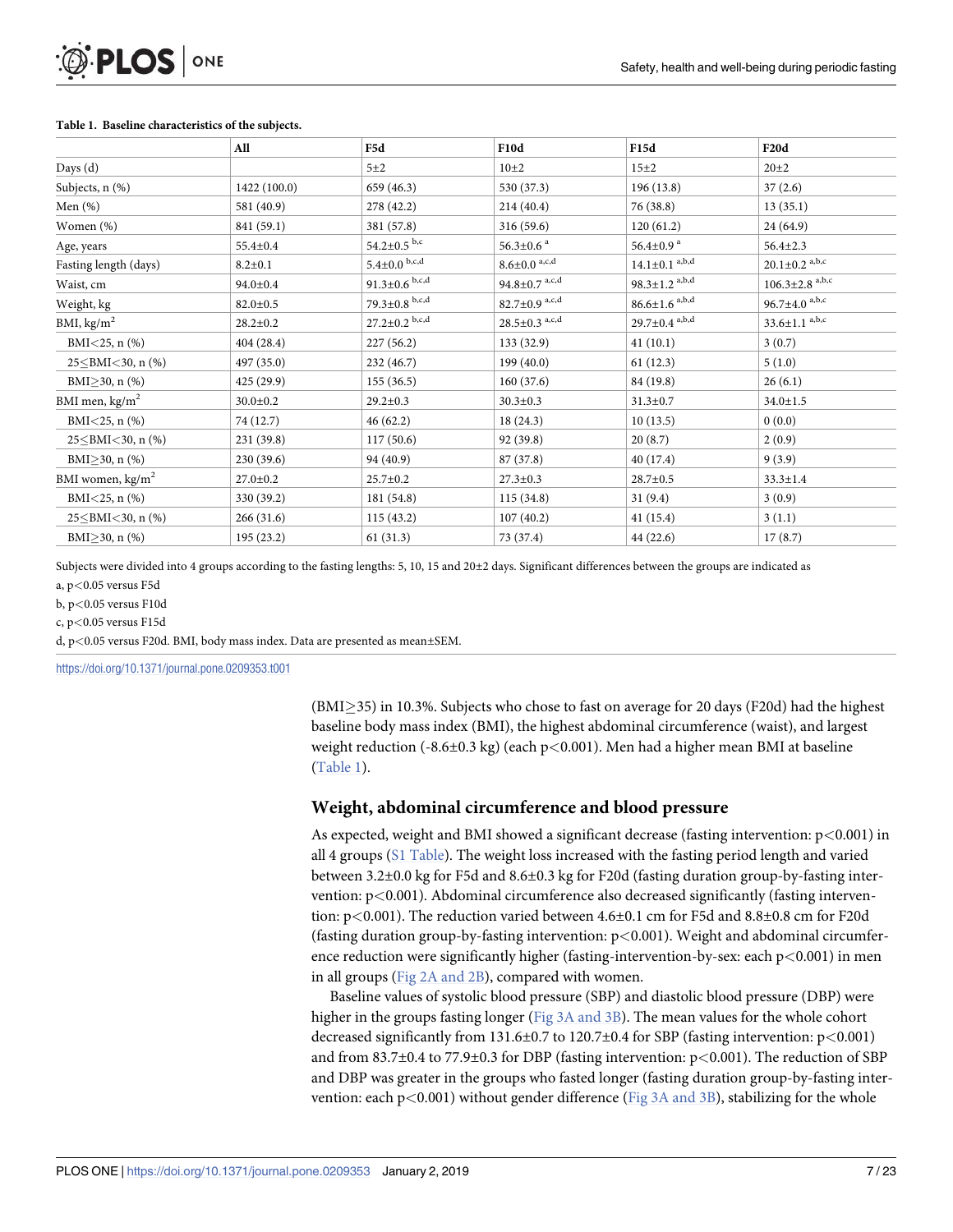<span id="page-7-0"></span>



**[Fig](#page-6-0) 2.** Changes in weight (A) and abdominal circumference (B) according to the length of fast and gender.

cohort around 120/78 mm Hg (S1 [Table\)](#page-17-0). We did not observe significant changes in heart rate during fasting in the whole group (S1 [Table\)](#page-17-0).

#### **Well-being**

Baseline values of emotional well-being (EWB) and physical well-being (PWB) were lower in the groups that fasted longer. This suggests that subjects choosing longer fasting periods had lower emotional and physical self-ratings at baseline than the ones who selected shorter periods of fast. EWB as well as PWB were both significantly enhanced in the course of the fast (fasting intervention: each p*<*0.001) (S1 [Table\)](#page-17-0). There is no difference between genders for those parameters (Fig 4A [and](#page-9-0) 4B). All groups reached similar increased values of well-being at the end of their stay.

#### **Ketone bodies**

Acetoacetic acid, reflecting ketosis, increased significantly from baseline to the end of fast (fasting intervention: p*<*0.001), suggesting a plateau value reached after 5 days. Men had higher scores of acetoacetic acid than women (fasting intervention-by-sex: p*<*0.001) (S1 [Table](#page-17-0)).

#### **Mild symptoms and adverse effects**

The safety of the Buchinger fasting program was assessed by collecting daily all self-reported and observed mild symptoms [\(Table](#page-10-0) 2). Of the 1311 participants who returned the filled questionnaire, 0.35% reported muscular cramp, which was the least frequent mild symptom, and 14.94% sleep disturbances, which was the most frequent mild symptom. As shown in S1 [Fig](#page-18-0).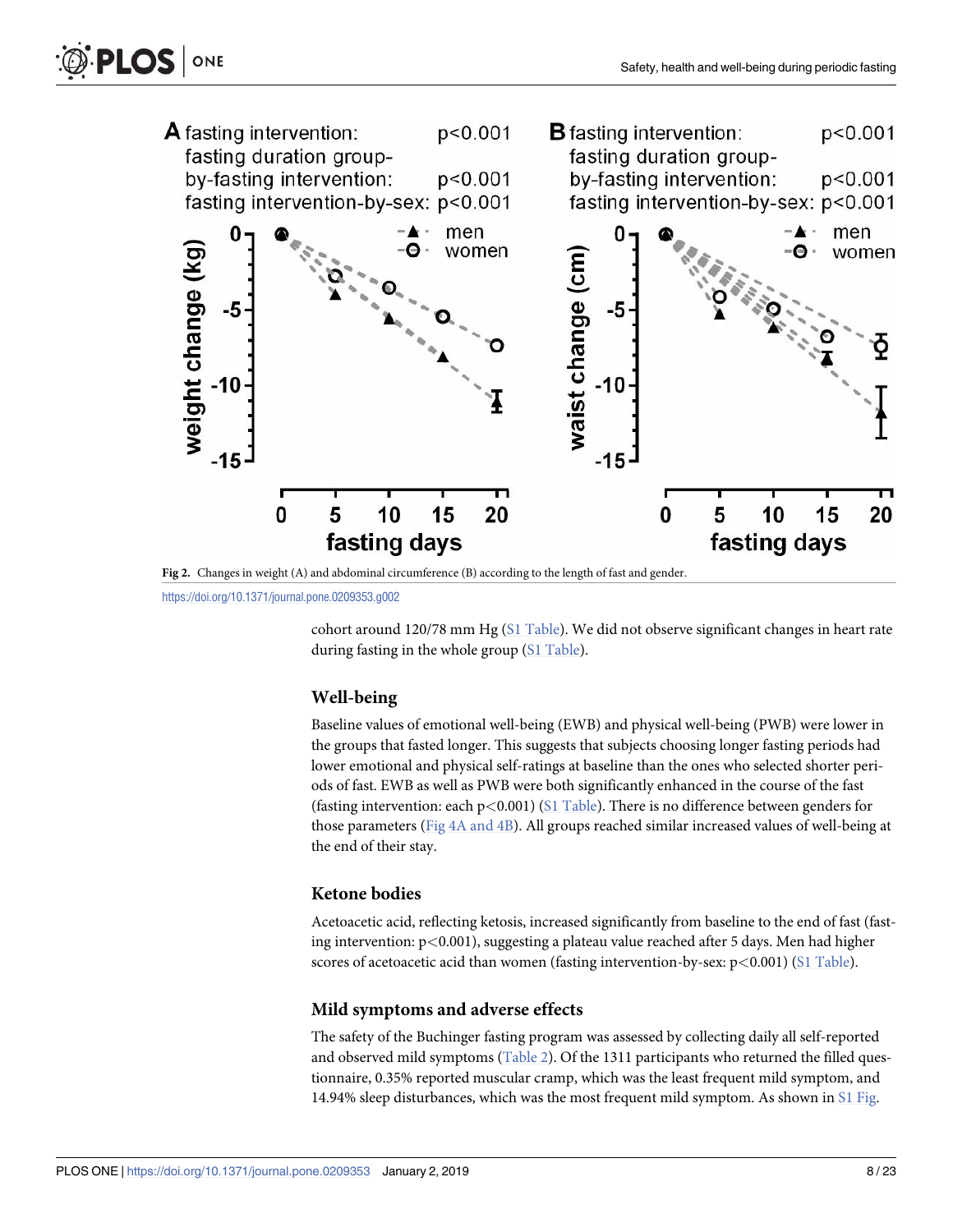<span id="page-8-0"></span>

**[Fig](#page-6-0) 3.** Changes in systolic (A) and diastolic blood pressure (B) according to the fasting length.

the incidence of mild symptoms like muscle pain, sleep disturbances, headaches, and hunger occurred mainly in the first days of the fast.

No fatalities or permanent adverse effects were observed. Two subjects had to be admitted to hospital. A 75-year old man with known coronary artery disease had on the 9<sup>th</sup> fasting day a non-ST segment elevation myocardial infarction and received uncomplicated percutaneous coronary intervention. After 3 days in the hospital he returned to BWC. The second case was a 67-year old woman who had a one-day hospitalisation because of vomiting with dizziness and diarrhoea on the 4<sup>th</sup> fasting day. After returning to BWC she received an 800 kcal/d diet. The other AE were transitory and did not lead to an interruption of the fasting therapy. AE [\(Table](#page-10-0) 2) such as cardiac arrhythmia were low-grade, transitory and could be treated uncomplicatedly without stopping the fasting. The same applied to transitory hypoglycaemia. We also observed one case of gout attack in a patient treated previous to the fasting with allopurinol for hyperuricemia and frequent gout attacks. He was able to be symptomatically treated and went on fasting.

#### **Major health complaint**

To document the effects of the Buchinger fasting program on their health we asked the participants to self-report if they had a major health complaint before the fasting and how this condition had been influenced by the fast. A group of 404 subjects out of the 1311 who returned the self-report  $(S2$  [Fig\)](#page-18-0) mentioned having a major health complaint previous to the fasting. They were asked to evaluate the changes after the fasting. In 84.4% of the 404 subjects the major health complaint had much improved, 8.7% reported that it remained unchanged and 6.9% reported a worsening.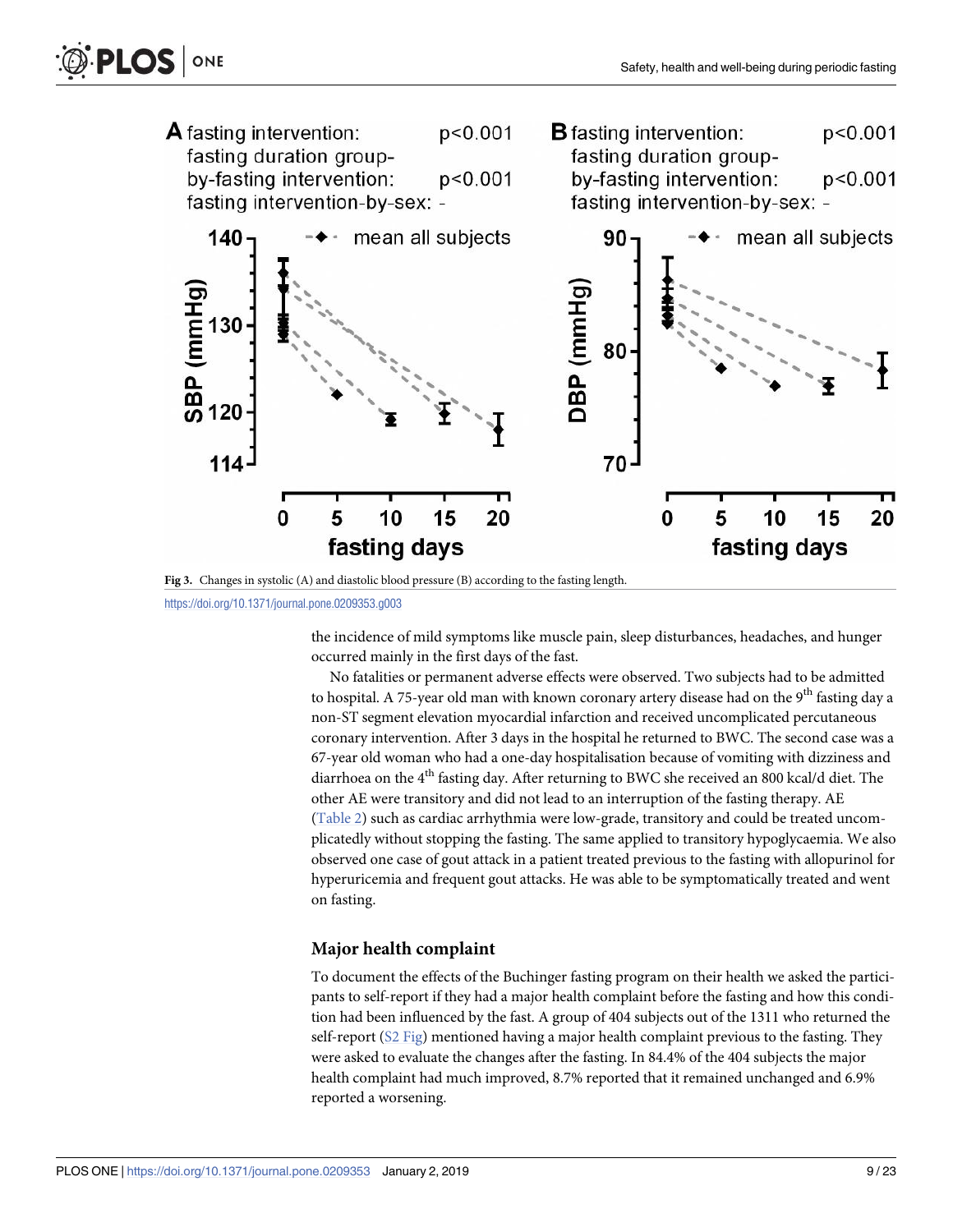<span id="page-9-0"></span>

[Fig](#page-7-0) 4. Changes in emotional (A) and physical well-being (B) during fasting. Self-recorded data of a 0-10 numeric rating scale for a total of 1074 volunteers are shown.

#### **Blood lipids and glycaemia**

We assessed the impact of the Buchinger fasting program on metabolism by analysing several blood parameters (S2 [Table](#page-17-0)).

The lipid values are indicated in S2 [Table](#page-17-0) and [Fig](#page-11-0) 5. At baseline, TG values of women were lower than the values of men. Fasting reduced TG levels by 0.44 mmol/L on average (fasting intervention: p*<*0.001) (S2 [Table](#page-17-0)). TG levels at the end of the fasting were similar in all groups, suggesting a floor effect [\(Fig](#page-11-0)  $5A$ ). The decrease in TC was significant (fasting intervention: p*<*0.001) and higher in the groups who fasted for longer (fasting duration group-by-fasting intervention: p*<*0.001). [Fig](#page-11-0) 5B indicates that F15d and F20d had similar post-values. There was no difference in TC changes during fasting between men and women. Baseline HDL-C values were higher in women ([Fig](#page-11-0) 5C). HDL-C decreased significantly (fasting intervention: p*<*0.001). The reduction was higher in the groups that fasted longer (fasting duration groupby-fasting intervention: p*<*0.001) and in women compared to men (fasting intervention-bysex: p*<*0.001). LDL-C decreased significantly (fasting intervention: p*<*0.001) [\(Fig](#page-11-0) 5D) and again the decrease was higher in the groups that fasted longer (fasting duration group-by-fasting intervention: p*<*0.001). Gender differences for LDL-C were not significant. The LDL/ HDL ratio was not influenced by fasting.

The blood glucose parameters are given in S2 [Table](#page-17-0) and [Fig](#page-12-0) 6. Baseline values for glucose were higher in men compared to women ([Fig](#page-12-0)  $6$ ). The glucose values decreased significantly (fasting intervention: p*<*0.001) without differences between the fasting period lengths and stabilized at an average of 4.7 mmol/L (S2 [Table\)](#page-17-0). [Fig](#page-12-0) 6B shows the significant decrease in HbA1c (fasting intervention: p*<*0.001), which varied between a decrease of 1.2±0.1 for F5d and 2.6 ±0.5 mmol/mol for F20d (fasting duration group-by-fasting intervention: p*<*0.001).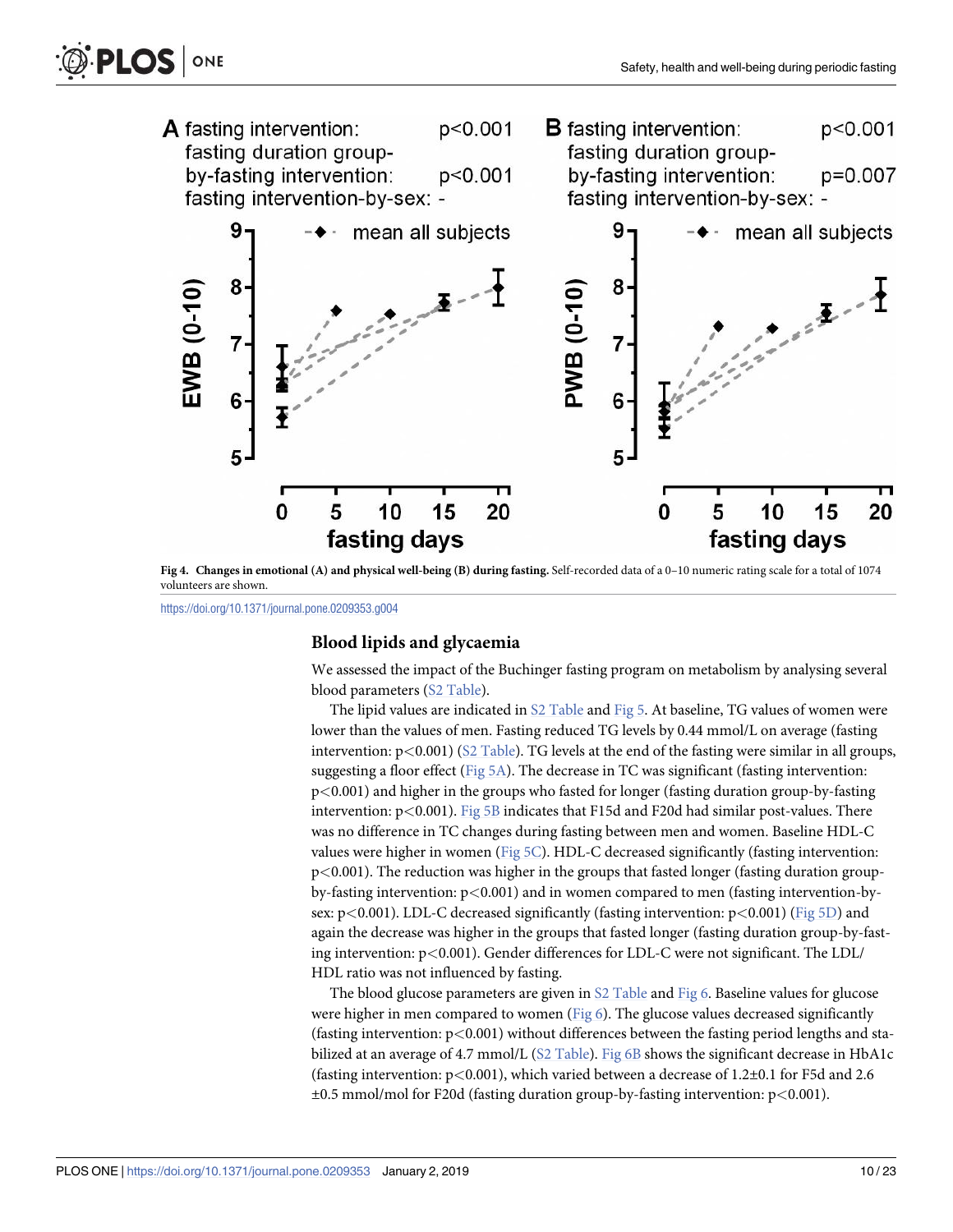<span id="page-10-0"></span>

| O PLOS ONE |  |
|------------|--|
|------------|--|

| Mild symptoms (self-reported) | $\mathbf n$ | $\%$  | Mild symptoms (observed) | n              | %    |  |
|-------------------------------|-------------|-------|--------------------------|----------------|------|--|
| Sleep Disturbance             | 169         | 14.94 | <b>Dizziness</b>         | $\overline{2}$ | 0.14 |  |
| Fatigue                       | 155         | 13.70 | Eczema                   | $\overline{2}$ | 0.14 |  |
| Dry Mouth                     | 100         | 8.84  | Bleeding gums            |                | 0.07 |  |
| Back Pain                     | 84          | 7.43  | Hyperventilation         |                | 0.07 |  |
| Hunger                        | 77          | 6.81  | Outbreak of infection    |                | 0.07 |  |
| <b>Bad Breath</b>             | 61          | 5.39  | Pleuropneumonia          |                | 0.07 |  |
| Headache                      | 61          | 5.39  | Tetany                   |                | 0.07 |  |
| Muscle Pain                   | 49          | 4.33  | Visual disorder          |                | 0.07 |  |
| <b>Abdominal Bloating</b>     | 47          | 4.16  |                          |                |      |  |
| Diarrhoea                     | 38          | 3.36  |                          |                |      |  |
| Sensitivity to Cold           | 33          | 2.92  | AE                       | $\mathbf n$    | $\%$ |  |
| Cravings                      | 29          | 2.56  | Cardiac arrhythmia       | 3              | 0.21 |  |
| Vertigo                       | 28          | 2.48  | Hyponatremia             | 3              | 0.21 |  |
| <b>Blurred Vision</b>         | 23          | 2.03  | Hospitalisation          | $\overline{2}$ | 0.14 |  |
| <b>Restless Legs</b>          | 23          | 2.03  | Hypoglycaemia            | $\overline{2}$ | 0.14 |  |
| Skin Rash                     | 19          | 1.68  | Hypokalaemia             |                | 0.07 |  |
| Nausea                        | 13          | 1.15  | Gout                     |                | 0.07 |  |
| Palpitation                   | 13          | 1.15  | Vomiting                 |                | 0.07 |  |
| Dyspepsia                     | 12          | 1.06  | Spasmodic abdominal pain |                | 0.07 |  |
| Muscular cramp                | 4           | 0.35  |                          |                |      |  |

#### **[Table](#page-7-0) 2. Mild symptoms and adverse effects (AE).**

Out of the total of 1422 a group of 1311 subjects completed and returned the daily questionnaire to self-record mild symptoms. In contrast to the observed symptoms and AE, self-reported mild symptoms were recorded if a particular symptom was experienced by the same person more than 3 times during the fasting period. The observed symptoms and AE were documented during the daily nurse visit and/or the medical visit for all subjects. The same subject could mention more than one symptom or AE.

<https://doi.org/10.1371/journal.pone.0209353.t002>

#### **Blood count**

[Table](#page-12-0) 3 shows the impact of fasting on blood count. Leucocytes decreased significantly in all groups (fasting intervention: p*<*0.001) with stronger reduction in the groups who fasted longer (fasting duration group-by-fasting intervention: p*<*0.001) and without statistical significance between men and women. Erythrocytes showed an increase (fasting intervention: p<0.001) of an average of 0.06 x10<sup>6</sup>/μl in all groups and steadied at around 4.82x10<sup>6</sup>/μl. Haemoglobin showed also an increase (fasting intervention: p*<*0.001) of about 0.1 mmol/L that was independent of the fasting length. Haematocrit was not influenced by fasting. Thrombocytes showed a significant reduction (fasting intervention: p*<*0.001) during fasting by a mean of 6.6±0.7x103 /μl, with gender difference (fasting intervention-by-sex: p*<*0.001) and influence of the fasting length (fasting duration group-by-fasting intervention: p*<*0.001).

#### **Coagulation**

[Table](#page-13-0) 4 shows changes in blood coagulation parameters, liver function, inflammatory parameters, kidney function and electrolytes. INR and PTT increased (fasting intervention: each p*<*0.001) and Quick value decreased (fasting intervention: p*<*0.001) significantly during fasting. The fasting period length had a significant influence on the coagulation parameters (fasting duration group-by-fasting intervention: each p*<*0.001) and more pronounced changes were observed in groups of longer fasting periods.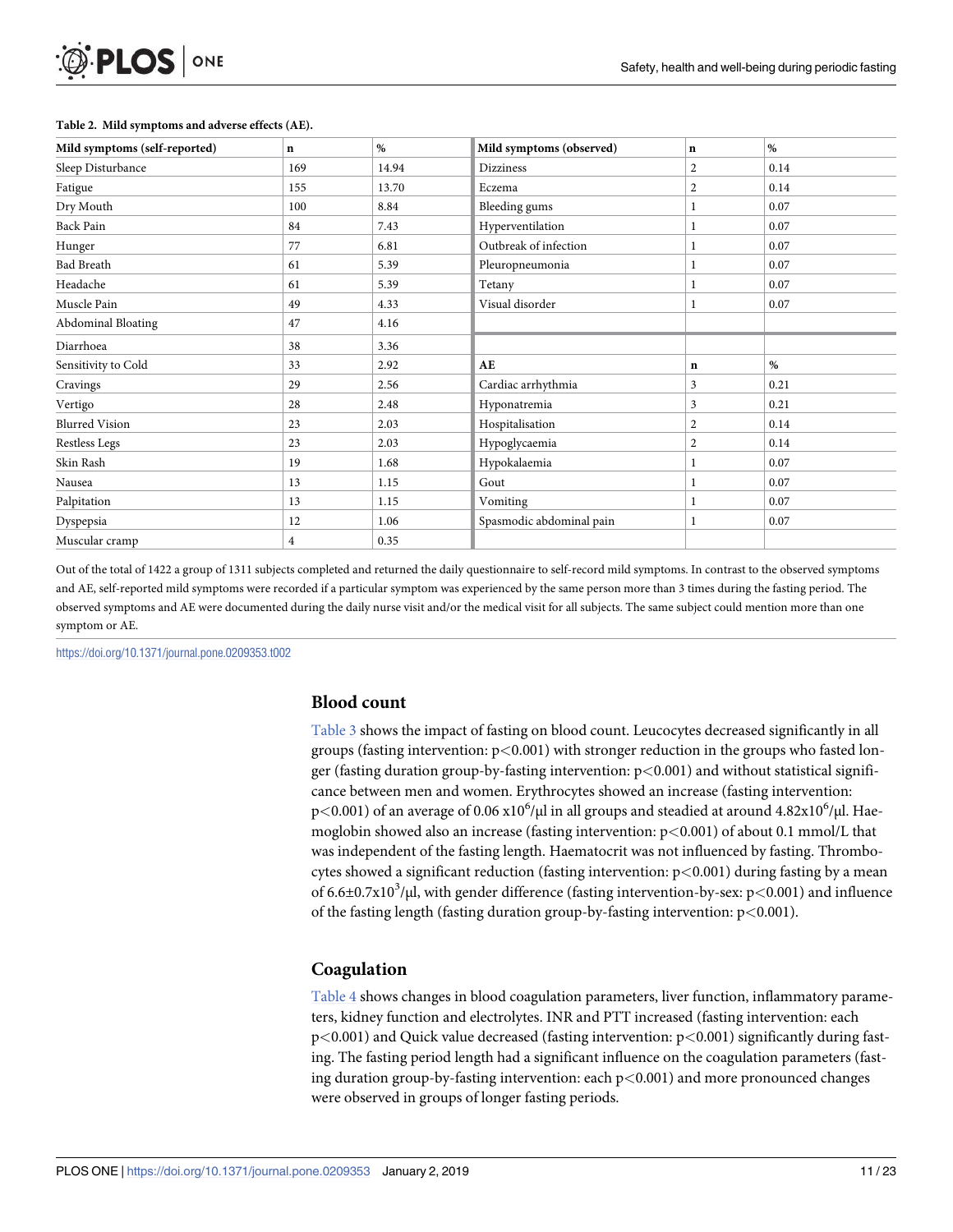<span id="page-11-0"></span>

#### **Liver function**

Regarding liver function, GOT and GPT levels rose significantly during the course of the fast (fasting intervention: each p*<*0.001) without difference between groups. The values at baseline and at the end remained within norm ranges (*<*0.8 μkat/L) increasing for GOT in average from 0.4 to 0.6 μkat/L and GPT from 0.5 to 0.7 μkat/L. GGT levels decreased significantly from a mean of 0.6 to 0.4 μkat/L (fasting intervention: p*<*0.001). AP showed a significant decrease (fasting intervention: p*<*0.001), more pronounced in the groups that fasted longer (fasting duration group-by-fasting intervention: p*<*0.001), with a slight dependence on gender (fasting intervention-by-sex:  $p = 0.002$ ). The mean values before and after the fast were all in the norm range.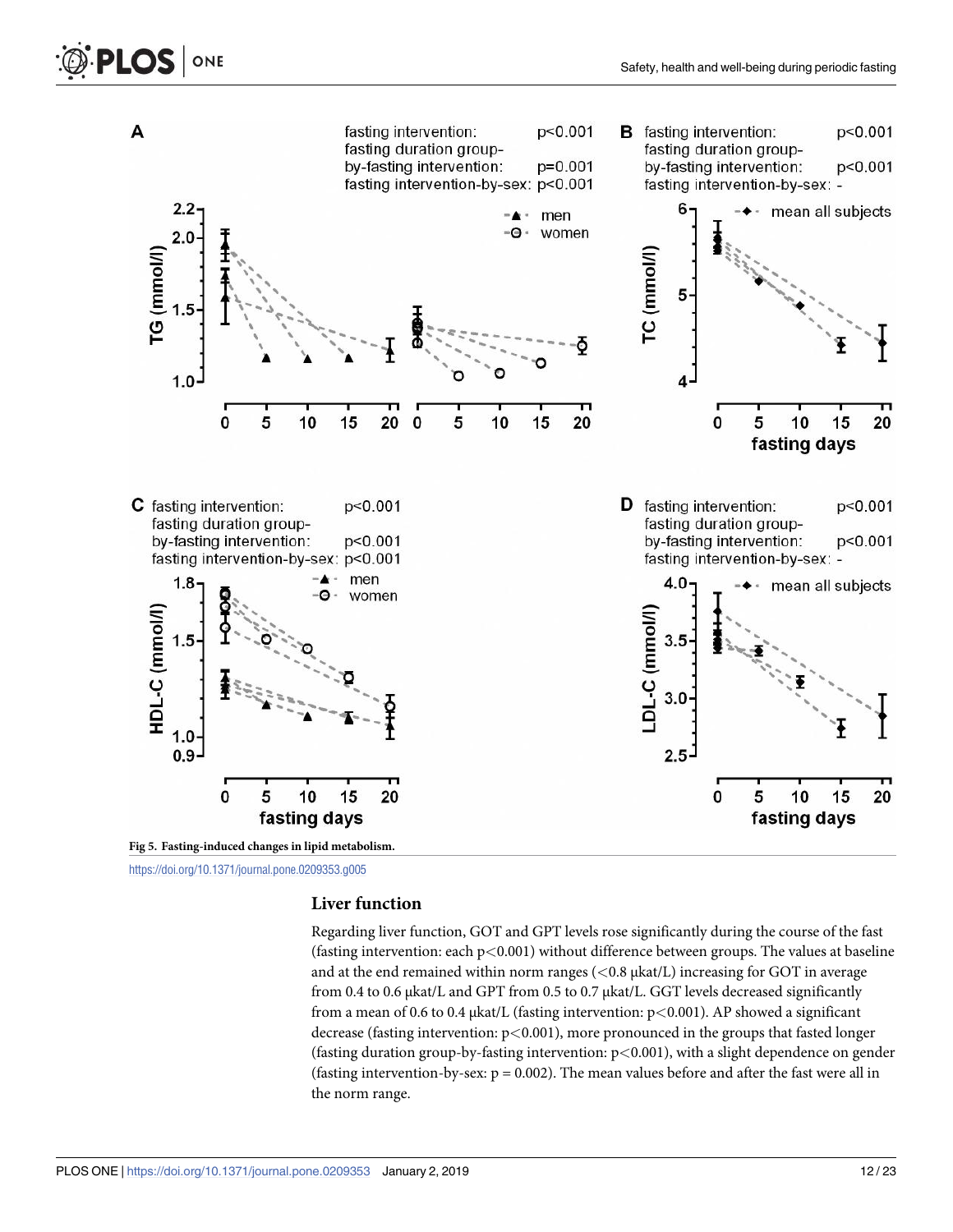<span id="page-12-0"></span>

[Fig](#page-9-0) 6. Changes of blood glucose (A) and glycated haemoglobin (HbA1c) (B). The panel A was split for gender to increase the readability of the figure.

## **Inflammatory biomarkers**

The inflammatory biomarkers CRP and ESR were analysed. The mean values at baseline and at the end were all in norm range (*<*5.0 mg/L). CRP raised significantly during fasting (fasting

|                             | All<br>$(n = 1422)$ |                    | F5d<br>$5\pm2$ d   |                    | <b>F10d</b><br>$10\pm2$ d |                    | F15d<br>$15\pm2$ d |                    | <b>F20d</b><br>$20\pm2$ d |                    | p-values                     |                                   |         |                                                                 |                                         |
|-----------------------------|---------------------|--------------------|--------------------|--------------------|---------------------------|--------------------|--------------------|--------------------|---------------------------|--------------------|------------------------------|-----------------------------------|---------|-----------------------------------------------------------------|-----------------------------------------|
|                             | pre                 | post               | pre                | post               | pre                       | post               | Pre                | post               | pre                       | post               | fasting<br>inter-<br>vention | fasting<br>dura-<br>tion<br>group | sex     | fasting dura-<br>tion group-<br>by-fasting<br>inter-<br>vention | fasting<br>inter-<br>vention-<br>by-sex |
| Leukocytes, $10^3/$<br>μl   | 5.9<br>$\pm 0.0$    | 5.4<br>$\pm 0.0$   | 5.9<br>$\pm 0.1$   | 5.5<br>$\pm 0.1$   | 6.0<br>$\pm 0.1$          | 5.4<br>$\pm 0.1$   | 6.0<br>$\pm 0.1$   | 5.0<br>$\pm 0.1$   | 5.7<br>$\pm 0.3$          | 4.7<br>$\pm 0.2$   | < 0.001                      | < 0.001                           | 0.18    | < 0.001                                                         | $\overline{\phantom{a}}$                |
| Erythrocytes,<br>$10^6/\mu$ | 4.76<br>$\pm 0.01$  | 4.82<br>$\pm 0.01$ | 4.76<br>$\pm 0.02$ | 4.82<br>$\pm 0.02$ | 4.76<br>$\pm 0.02$        | 4.81<br>$\pm 0.02$ | 4.74<br>$\pm 0.03$ | 4.81<br>$\pm 0.03$ | 4.74<br>$\pm 0.07$        | 4.86<br>$\pm 0.07$ | < 0.001                      | 0.96                              | < 0.001 | $\overline{\phantom{0}}$                                        | 0.001                                   |
| Haemoglobin,<br>mmol/L      | 8.9<br>$\pm 0.0$    | 9.0<br>$\pm 0.0$   | 8.9<br>$\pm 0.0$   | 9.0<br>$\pm 0.0$   | 8.9<br>$\pm 0.0$          | 9.0<br>$\pm 0.0$   | 8.9<br>$\pm 0.1$   | 9.0<br>$\pm 0.0$   | 8.7<br>$\pm 0.1$          | 8.9<br>$\pm 0.1$   | < 0.001                      | 0.72                              | 0.33    | $\overline{a}$                                                  | < 0.001                                 |
| Haematocrit, %              | 42.2<br>$\pm 0.1$   | 42.3<br>$\pm 0.1$  | 42.2<br>±0.1       | 42.3<br>$\pm 0.1$  | 42.3<br>$\pm 0.1$         | 42.3<br>$\pm 0.1$  | 42.2<br>$\pm 0.2$  | 42.3<br>$\pm 0.2$  | 41.8<br>$\pm 0.5$         | 42.2<br>$\pm 0.5$  | 0.74                         | 0.83                              | 0.06    | $\overline{a}$                                                  | 0.02                                    |
| MCV, fl                     | 89.0<br>$\pm 0.1$   | 88.0<br>$\pm 0.1$  | 88.8<br>$\pm 0.2$  | 87.9<br>$\pm 0.2$  | 89.1<br>$\pm 0.2$         | 88.0<br>$\pm 0.2$  | 89.3<br>$\pm 0.3$  | 88.0<br>$\pm 0.3$  | 88.5<br>±0.9              | 87.0<br>$\pm 0.8$  | < 0.001                      | 0.001                             | < 0.001 | 0.001                                                           | < 0.001                                 |
| MCH, pg                     | 30.1<br>$\pm 0.1$   | 30.1<br>$\pm 0.1$  | 30.1<br>$\pm 0.1$  | 30.1<br>$\pm 0.1$  | 30.2<br>$\pm 0.1$         | 30.2<br>$\pm 0.1$  | 30.2<br>$\pm 0.1$  | 30.1<br>$\pm 0.1$  | 29.7<br>$\pm 0.3$         | 29.7<br>$\pm 0.3$  | 0.38                         | 0.12                              | 0.82    | 0.09                                                            | $\overline{\phantom{m}}$                |
| MCHC, g/dl                  | 33.9<br>$\pm 0.0$   | 34.2<br>$\pm 0.0$  | 33.9<br>$\pm 0.0$  | 34.2<br>$\pm 0.0$  | 33.9<br>$\pm 0.0$         | 34.3<br>$\pm 0.0$  | 33.8<br>$\pm 0.1$  | 34.2<br>$\pm 0.1$  | 33.6<br>$\pm 0.2$         | 34.0<br>$\pm 0.1$  | < 0.001                      | 0.80                              | 0.11    | $\qquad \qquad -$                                               | 0.004                                   |
| Thrombocytes,<br>$10^3/\mu$ | 244.1<br>$\pm 1.5$  | 237.5<br>$\pm 1.5$ | 242.6<br>±2.2      | 239.2<br>±2.2      | 245.9<br>±2.5             | 238.9<br>±2.6      | 243.9<br>±3.9      | 230.6<br>±4.1      | 245.6<br>±11.4            | 224.4<br>±11.4     | < 0.001                      | < 0.001                           | 0.03    | < 0.001                                                         | < 0.001                                 |

#### **[Table](#page-10-0) 3. Blood cells pre- and post-fasting.**

Values are shown as mean±SEM for all of the groups with different fasting lengths. P-values were calculated for the effects of fasting intervention as well as the effects of the fasting length (fasting duration group) and gender (sex). Interactions between fasting intervention by fasting duration group (fasting duration group-by-fasting intervention) and fasting intervention by gender (fasting intervention-by-sex) are shown.

MCV, mean cell volume; MCH, mean corpuscular haemoglobin; MCHC, mean corpuscular haemoglobin concentration.

<https://doi.org/10.1371/journal.pone.0209353.t003>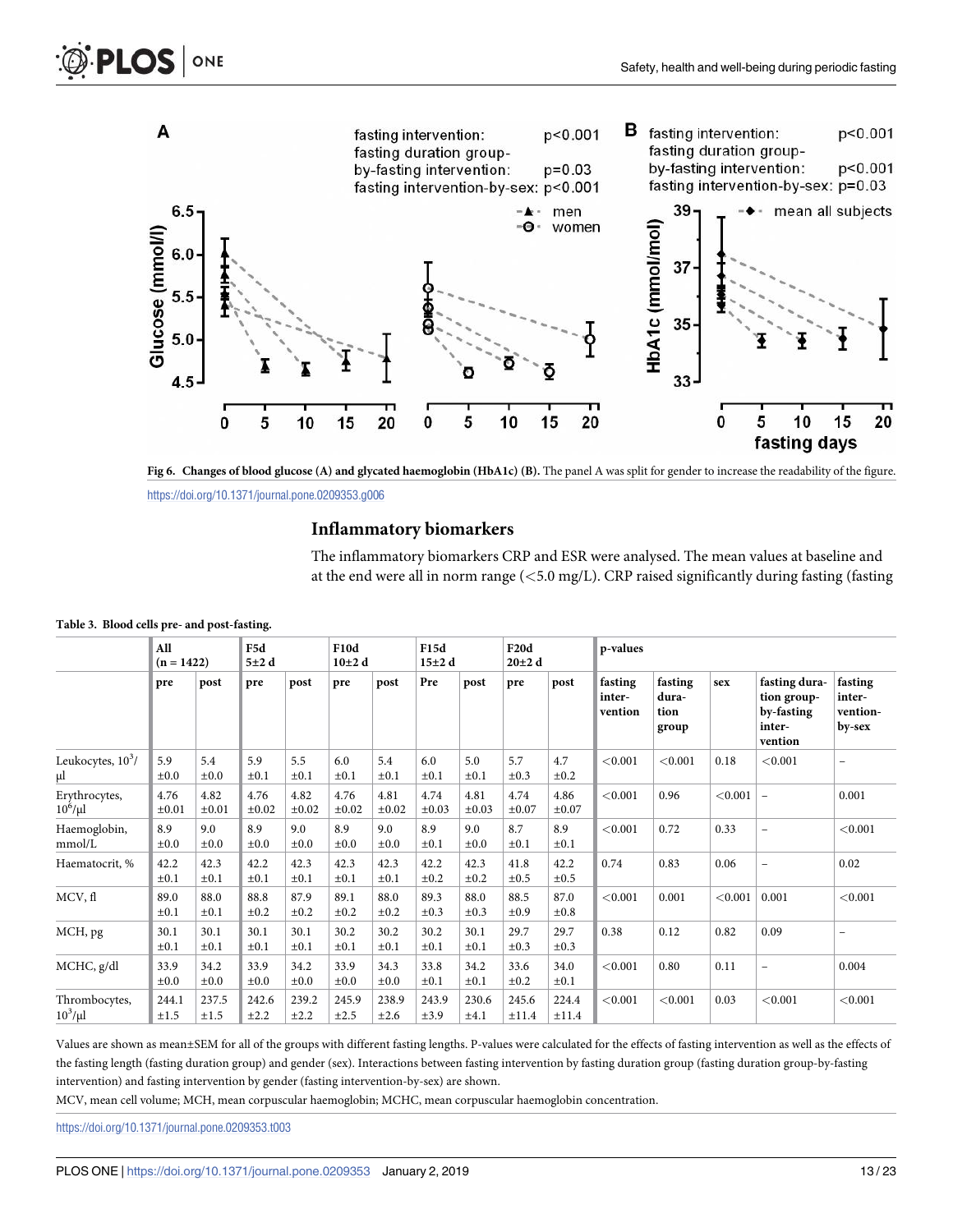#### **[Table](#page-10-0) 4. Blood parameters pre- and post-fasting.**

<span id="page-13-0"></span>**PLOS** I

ONE

|                            | All<br>$(n = 1422)$ |                     |                      |                     | F5d<br>5±2d         |                    | F10d<br>$10\pm2$ d  |                    | F15d<br>$15\pm2$ d  |                      | <b>F20d</b><br>$20\pm2$ d    |                                   | p-values |                                                                 |                                         |  |  |
|----------------------------|---------------------|---------------------|----------------------|---------------------|---------------------|--------------------|---------------------|--------------------|---------------------|----------------------|------------------------------|-----------------------------------|----------|-----------------------------------------------------------------|-----------------------------------------|--|--|
|                            | pre                 | post                | pre                  | post                | pre                 | post               | Pre                 | post               | pre                 | post                 | fasting<br>inter-<br>vention | fasting<br>dura-<br>tion<br>group | sex      | fasting dura-<br>tion group-<br>by-fasting<br>inter-<br>vention | fasting<br>inter-<br>vention-<br>by-sex |  |  |
| <b>INR</b>                 | 0.99<br>$\pm 0.00$  | 1.08<br>$\pm 0.00$  | 0.98<br>$\pm 0.00$   | 1.06<br>$\pm 0.00$  | 0.99<br>$\pm 0.01$  | 1.09<br>$\pm 0.01$ | 0.99<br>$\pm 0.02$  | 1.11<br>$\pm 0.02$ | 0.98<br>$\pm 0.01$  | 1.10<br>$\pm 0.02$   | < 0.001                      | < 0.001                           | 0.84     | < 0.001                                                         | $\overline{a}$                          |  |  |
| Quick, %                   | 104.3<br>$\pm 0.3$  | 91.4<br>$\pm 0.3$   | 104.2<br>$\pm 0.5$   | 92.9<br>$\pm 0.4$   | 104.0<br>$\pm 0.6$  | 90.6<br>$\pm 0.5$  | 105.6<br>±1.0       | 89.1<br>$\pm 0.9$  | 104.1<br>±1.2       | 88.3<br>±1.9         | < 0.001                      | < 0.001                           | 0.33     | < 0.001                                                         | 0.005                                   |  |  |
| PTT, sec                   | 31.1<br>$\pm 0.1$   | 32.7<br>$\pm 0.1$   | 31.1<br>$\pm 0.1$    | 32.4<br>$\pm 0.1$   | 31.0<br>$\pm 0.1$   | 32.8<br>$\pm 0.2$  | 31.2<br>$\pm 0.2$   | 33.7<br>$\pm 0.3$  | 31.4<br>$\pm 0.4$   | 32.9<br>$\pm 0.5$    | < 0.001                      | < 0.001                           | 0.88     | < 0.001                                                         |                                         |  |  |
| GOT, µkat/L                | 0.4<br>$\pm 0.0$    | 0.6<br>$\pm 0.0$    | 0.4<br>$\pm 0.0$     | 0.6<br>$\pm 0.0$    | 0.4<br>$\pm 0.0$    | 0.6<br>$\pm 0.0$   | 0.4<br>±0.0         | 0.6<br>$\pm 0.0$   | 0.4<br>$\pm 0.0$    | 0.7<br>$\pm 0.0$     | < 0.001                      | 0.73                              | 0.007    | $\overline{a}$                                                  | < 0.001                                 |  |  |
| GPT, µkat/L                | 0.5<br>$\pm 0.0$    | 0.7<br>$\pm 0.0$    | $0.5\,$<br>$\pm 0.0$ | 0.6<br>$\pm 0.0$    | 0.5<br>±0.0         | 0.7<br>$\pm 0.0$   | 0.5<br>±0.0         | 0.7<br>±0.0        | 0.6<br>$\pm 0.0$    | $0.8\,$<br>$\pm 0.1$ | < 0.001                      | 0.07                              | 0.65     | 0.10                                                            | $\overline{\phantom{0}}$                |  |  |
| GGT, µkat/L                | 0.6<br>$\pm 0.0$    | 0.4<br>$\pm 0.0$    | 0.5<br>$\pm 0.0$     | 0.4<br>$\pm 0.0$    | 0.6<br>$\pm 0.1$    | 0.4<br>$\pm 0.0$   | 0.6<br>$\pm 0.1$    | 0.4<br>$\pm 0.0$   | 0.5<br>$\pm 0.1$    | 0.4<br>$\pm 0.01$    | < 0.001                      | < 0.001                           | 0.18     | < 0.001                                                         | < 0.001                                 |  |  |
| AP, µkat/L                 | 1.1<br>$\pm 0.0$    | 1.0<br>$\pm 0.0$    | 1.0<br>$\pm 0.0$     | 1.0<br>$\pm 0.0$    | 1.1<br>$\pm 0.0$    | 1.1<br>$\pm 0.0$   | 1.1<br>$\pm 0.0$    | 1.0<br>$\pm 0.0$   | 1.2<br>$\pm 0.1$    | 1.1<br>$\pm 0.1$     | < 0.001                      | < 0.001                           | 0.003    | < 0.001                                                         | 0.002                                   |  |  |
| CRP, mg/L                  | 2.85<br>$\pm 0.14$  | 4.30<br>$\pm 0.20$  | 2.49<br>$\pm 0.19$   | 4.11<br>$\pm 0.27$  | 3.02<br>$\pm 0.28$  | 4.35<br>$\pm 0.36$ | 3.37<br>$\pm 0.32$  | 4.74<br>$\pm 0.63$ | 4.08<br>$\pm 0.67$  | 4.67<br>$\pm 0.82$   | 0.001                        | 0.97                              | 0.99     | 0.81                                                            | 0.53                                    |  |  |
| ESR <sub>1</sub> h         | 11.6<br>$\pm 0.2$   | 11.4<br>$\pm 0.2$   | 10.9<br>$\pm 0.3$    | 11.7<br>$\pm 0.3$   | 11.8<br>$\pm 0.4$   | 11.5<br>$\pm 0.4$  | 12.8<br>$\pm 0.7$   | 10.6<br>$\pm 0.6$  | 15.1<br>±1.6        | 10.2<br>±1.4         | < 0.001                      | < 0.001                           | 0.002    | < 0.001                                                         | < 0.001                                 |  |  |
| ESR <sub>2h</sub>          | 21.7<br>$\pm 0.4$   | 21.3<br>$\pm 0.4$   | 20.4<br>$\pm 0.5$    | 21.8<br>$\pm 0.5$   | 22.1<br>$\pm 0.6$   | 21.4<br>$\pm 0.6$  | 23.9<br>$\pm 1.1$   | 19.7<br>±1.0       | 28.2<br>±2.8        | 20.1<br>±2.4         | < 0.001                      | < 0.001                           | < 0.001  | < 0.001                                                         | < 0.001                                 |  |  |
| Uric acid,<br>umol/L       | 338.1<br>$\pm 2.3$  | 495.2<br>$\pm 4.4$  | 334.0<br>±3.3        | 481.1<br>±6.0       | 339.2<br>±3.8       | 505.5<br>$\pm 7.5$ | 345.3<br>±6.4       | 513.0<br>±13.5     | 355.9<br>±12.8      | 505.4<br>$\pm 30.6$  | < 0.001                      | 0.01                              | < 0.001  | 0.01                                                            | < 0.001                                 |  |  |
| Urea, mmol/<br>L           | 4.7<br>±0.0         | 3.1<br>$\pm 0.0$    | 4.6<br>$\pm 0.1$     | 3.3<br>$\pm 0.1$    | 4.7<br>$\pm 0.1$    | 3.0<br>±0.1        | 4.7<br>±0.1         | 2.7<br>$\pm 0.1$   | 5.1<br>$\pm 0.3$    | 2.8<br>$\pm 0.3$     | < 0.001                      | < 0.001                           | < 0.001  | < 0.001                                                         | < 0.001                                 |  |  |
| Creatinine,<br>$\mu$ mol/L | 71.92<br>$\pm 0.40$ | 76.43<br>$\pm 0.54$ | 72.53<br>$\pm 0.58$  | 76.45<br>$\pm 0.76$ | 71.88<br>$\pm 0.68$ | 76.88<br>±1.00     | 69.86<br>$\pm 0.98$ | 74.98<br>±1.21     | 72.27<br>$\pm 2.53$ | 77.17<br>$\pm 3.13$  | < 0.001                      | 0.34                              | < 0.001  | $\bar{ }$                                                       | < 0.001                                 |  |  |
| Na,mmol/L                  | 140.1<br>$\pm 0.1$  | 138.7<br>$\pm 0.1$  | 140.0<br>$\pm 0.1$   | 138.4<br>$\pm 0.1$  | 140.1<br>$\pm 0.1$  | 138.8<br>$\pm 0.1$ | 139.8<br>$\pm 0.3$  | 139.2<br>$\pm 0.2$ | 141.0<br>$\pm 0.33$ | 139.9<br>$\pm 0.4$   | < 0.001                      | < 0.001                           | 0.37     | 0.003                                                           | $\overline{a}$                          |  |  |
| K, mmol/L                  | 4.4<br>$\pm 0.0$    | 4.4<br>$\pm 0.0$    | 4.4<br>$\pm 0.0$     | 4.4<br>$\pm 0.0$    | 4.4<br>$\pm 0.0$    | 4.4<br>$\pm 0.0$   | 4.3<br>$\pm 0.0$    | 4.4<br>$\pm 0.0$   | 4.4<br>$\pm 0.1$    | 4.4<br>$\pm 0.1$     | 0.001                        | 0.74                              | < 0.001  | $\overline{\phantom{0}}$                                        | 0.008                                   |  |  |
| Ca, mmol/L                 | 2.32<br>$\pm 0.00$  | 2.38<br>$\pm 0.00$  | 2.33<br>$\pm 0.00$   | 2.36<br>$\pm 0.00$  | 2.32<br>$\pm 0.00$  | 2.39<br>$\pm 0.00$ | 2.32<br>$\pm 0.01$  | 2.39<br>$\pm 0.01$ | 2.33<br>$\pm 0.02$  | 2.40<br>$\pm 0.02$   | < 0.001                      | < 0.001                           | 0.14     | < 0.001                                                         |                                         |  |  |
| $Mg$ , mmol/L              | 0.86<br>$\pm 0.00$  | 0.87<br>$\pm 0.00$  | 0.87<br>$\pm 0.00$   | 0.89<br>$\pm 0.00$  | 0.87<br>$\pm 0.00$  | 0.87<br>$\pm 0.00$ | 0.85<br>$\pm 0.00$  | 0.86<br>$\pm 0.01$ | 0.86<br>$\pm 0.01$  | 0.85<br>$\pm 0.01$   | 0.09                         | < 0.001                           | < 0.001  | < 0.001                                                         | < 0.001                                 |  |  |

Values are shown as mean±SEM for all of the groups with different fasting lengths. P-values were calculated for the effects of fasting (fasting intervention) as well as the effects of the fasting length (fasting duration group) and gender (sex). Interactions between fasting intervention by fasting duration group (fasting duration group-byfasting intervention) and fasting intervention by gender (fasting intervention-by-sex) are shown.

INR, international normalized ratio; PTT, partial thromboplastin time; GOT, serum glutamic oxaloacetic transaminase; GPT, serum glutamate pyruvate transaminase; GGT, serum gamma-glutamyl transferase; AP, alkaline phosphatase; CRP, C-reactive protein; ESR 1h, erythrocyte sedimentation rate after 1 hour; ESR 2h, erythrocyte sedimentation rate after 2 hours; Na, sodium; K, potassium; Ca, calcium, Mg, magnesium

<https://doi.org/10.1371/journal.pone.0209353.t004>

intervention: p*<*0.001). There was no difference between groups and gender. ESR after 1 and 2 hours decreased significantly (fasting intervention: each p*<*0.001) and the groups with longer fasting periods displayed stronger reductions (fasting duration group-by-fasting intervention: each p*<*0.001).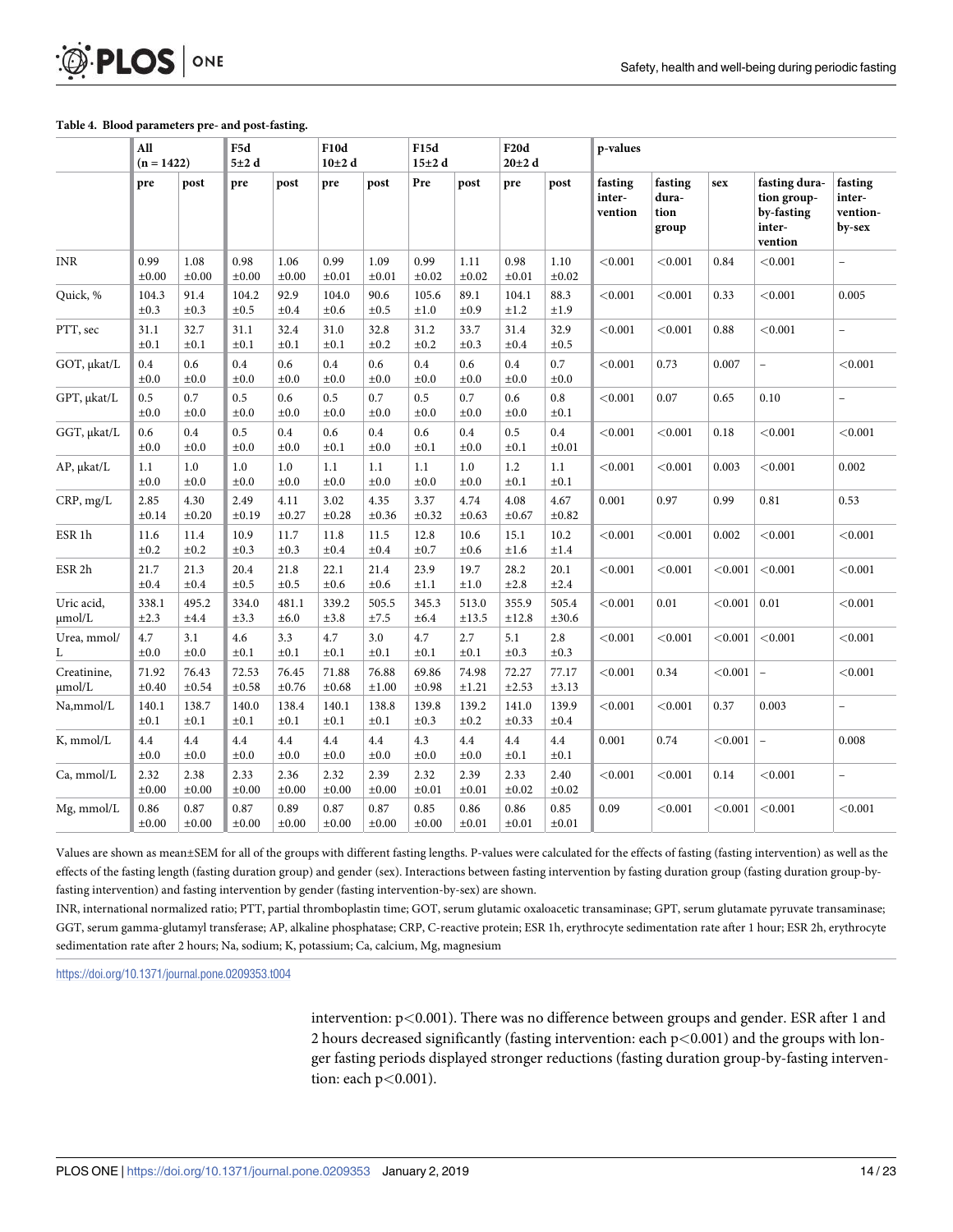#### <span id="page-14-0"></span>**Renal function and uric acid**

Uric acid levels, as well as renal function as reflected by urea and creatinine values, are given in [Table](#page-13-0) 4. A significant increase of blood uric acid was observed (338.1±2.3 to 495.2±4.4 μmol/ L) (fasting intervention: p*<*0.001). The highest uric acid level was measured in F15d. Urea concentrations decreased significantly in all groups (fasting intervention: p*<*0.001), but the decrease was stronger in the groups with longer fasting periods (fasting duration group-byfasting intervention: p*<*0.001). Creatinine levels increased significantly (fasting intervention: p*<*0.001) with differences between the sexes (fasting intervention-by-sex: p*<*0.001) but without differences between groups.

#### **Electrolytes**

Sodium concentrations remained in norm range but showed a significant reduction (fasting intervention: p*<*0.001) from a mean of 140.1±0.1 to 138.7±0.1 mmol/L. Calcium levels increased significantly (fasting intervention: p*<*0.001), with an effect of groups (fasting duration group-by-fasting intervention: p*<*0.001) but not of gender. Potassium showed a reduction during fasting (fasting intervention:  $p = 0.001$ ) and magnesium levels remained stable. All values pre- and post-fasting remained in norm range.

## **Discussion**

The present prospective observational study systematically investigated for the first time the effects of long periods of Buchinger fasting within a specialized clinic in a cohort of 1422 subjects. The results showed that this type of fasting from 4 to 21 days is safe and well tolerated. Furthermore, it led to enhancement of emotional and physical well-being and improvement of relevant cardiovascular risk factors and subjective health complaints.

Fasting resulted as expected in marked weight loss with reduction of abdominal circumference, which was more pronounced in the groups who fasted longer. Thus it can be assumed that preferentially visceral adipose tissue was reduced with weight loss [[40](#page-20-0)]. Of note, no particular rebound in weight gain has been shown after repeated cycles of Buchinger fasting in a previous study [[38](#page-20-0), [39](#page-20-0)].

Blood pressure showed a significant decrease, whereby mean values did not fall below the lower norm range, indicating a floor effect. Accordingly, serious hypotensive complications were not reported. Blood pressure reduction might be triggered by factors such as the increase of parasympathetic activity due to the release of brain-derived neurotrophic factor (BDNF) [\[2,](#page-19-0) [41,](#page-20-0) [42](#page-20-0)], increased renal Na excretion [[43](#page-21-0)] and enhanced receptor sensitivity of natriuretic peptides and insulin [[44](#page-21-0)]. Earlier studies on zero calorie diets and very-low-calorie diets (VLCD) [\[45–47\]](#page-21-0)–and more recently in smaller studies on Buchinger fasting [[33](#page-20-0), [34](#page-20-0)] and water fasting [\[48\]](#page-21-0)–also described this blood pressure-reducing effect.

We further found decreases in blood lipid levels following the fasting periods: TG levels as well as TC and LDL-C decreased significantly in all groups. Glucose levels and HbA1c decreased also significantly which points out to a positive effect of fasting on glucoregulation. It was also found in two previous smaller studies using Buchinger fasting [\[49,](#page-21-0) [50\]](#page-21-0).

Altogether, the positive impact of periodic Buchinger fasting on the above mentioned parameters suggests a general cardioprotective effect that has also been shown in IF [[51](#page-21-0)].

The continuous increase in emotional as well as physical well-being was evident across all groups of different fasting period lengths. This is an important component to increase compliance and has been reported in earlier studies based on daily mood ratings [[26](#page-20-0), [52](#page-21-0), [53](#page-21-0)]. Weight loss, especially in obese subjects, is linked with mood improvement in many studies [[54](#page-21-0)]. The G-to-K switch has been shown in IF to lead to enhanced performance in cognition, mood,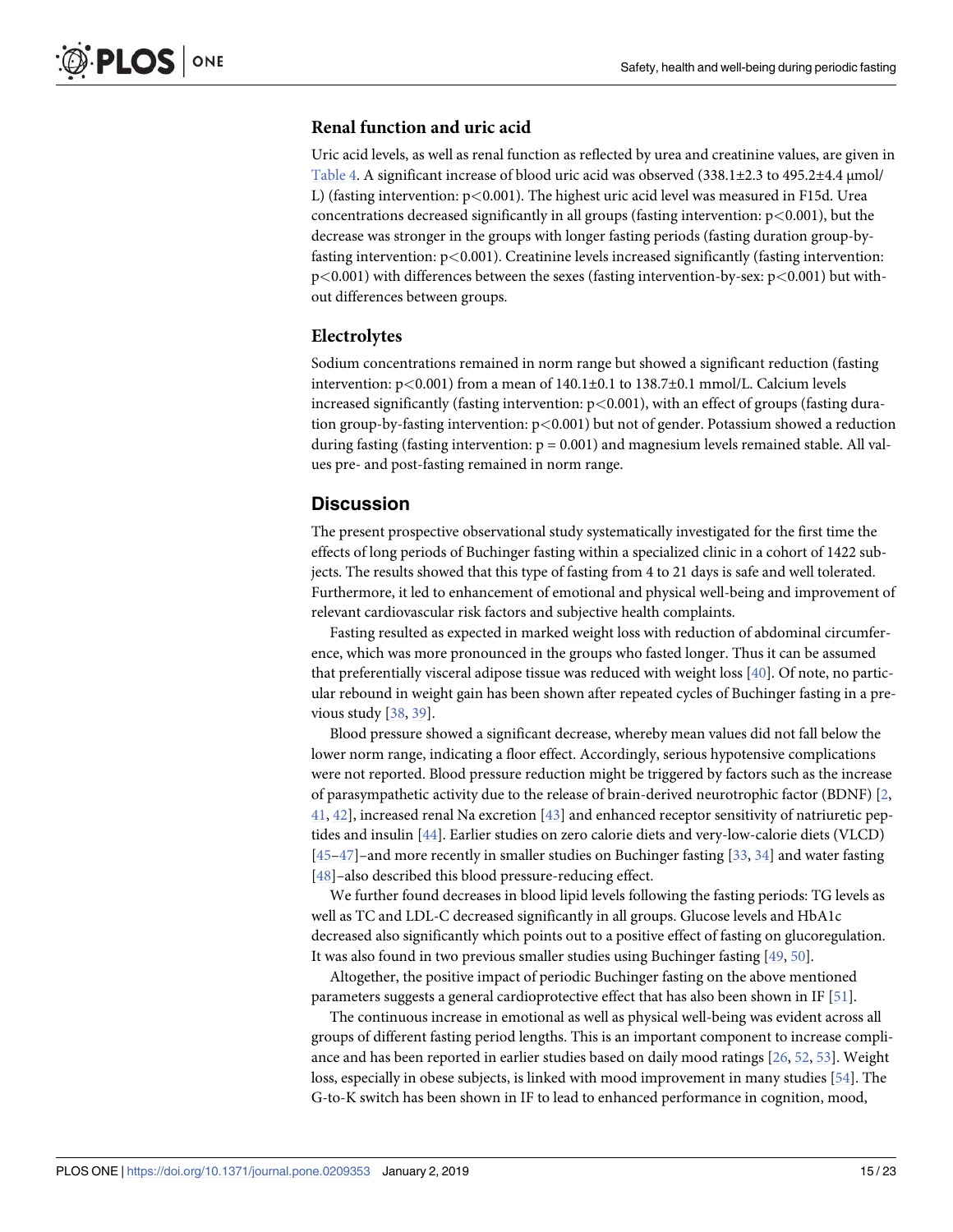<span id="page-15-0"></span>motor and autonomic nervous system function  $[2, 55]$  $[2, 55]$  $[2, 55]$ . In IF and CR this is linked to the release of BDNF [[51](#page-21-0), [56](#page-21-0)]. BDNF, associated with neurogenesis and neuron protection, enhances the growth and survival of serotonin neurons [\[51,](#page-21-0) [57\]](#page-21-0). Furthermore, the reduction of insulin and leptin levels appears to act on the hypothalamic-pituitary-adrenal axis, thereby impacting mood positively [\[58\]](#page-21-0). Endogenous opioid (β-endorphin) could also contribute to well-being, as documented in a 10-day fasting trial in men [\[59\]](#page-21-0). In our study, the reported improvement of a major health complaint, often accompanied by pain relief, could possibly contribute to the increase of well-being. Moreover, it appears likely that a successful completion of a longer fasting period improves the feeling of self-efficacy, thereby enhancing subjective well-being [[37](#page-20-0)]. It has been reported that short fasting periods of two days, as well as alternate-day fasting, are associated with the feeling of hunger  $[60-62]$ . This seems to be an obstacle to patient compliance [\[61,](#page-21-0) [62\]](#page-21-0). In contrast, hunger was not reported by 93% of the subjects in our study, which often surprised them positively. This possibly contributed to enhanced well-being.

As expected, we observed a significant increase in urinary ketone bodies excretion up to a maximum level that was similar in all groups. This suggests that in 5 days a plateau was reached. Ketosis and IMS was achieved, although Buchinger fasting provides small quantities of fruit juices and some honey, providing up to 25–35 g carbohydrates/day. Experimental research points to ketosis as the trigger of beneficial effects on brain and neurological diseases [\[2](#page-19-0)]. Daily timerestricted feeding causing IMS ameliorates anxiety-like behaviour in mice [\[63\]](#page-21-0). IMS enhances also structural and functional synaptic plasticity, cognition and neuronal stress response [\[64](#page-22-0)].

In our cohort, no fatal or life-threatening event occurred. Self-reported mild symptoms were observed mainly in the first days and disappeared either spontaneously or with natural remedies. Adverse effects were observed in 0.7% of subjects. Only two subjects had to interrupt the fasting. Adverse effects have also been mentioned in other studies [\[34,](#page-20-0) [65\]](#page-22-0).

A recent publication that analysed retrospectively water-only fasting data found relatively more adverse effects, e. g. nausea, presyncope, dyspepsia, vomiting and palpitations [[66](#page-22-0)], which we observed only in single cases. The use of different methodologies to assess and characterise AE limits the comparison with our study, which was prospective. Nevertheless, it could be possible that the supplementation with juices and soups, which slows down initial protein catabolism [\[67\]](#page-22-0), enhances tolerability by modulating the onset of ketosis.

As already mentioned, we observed a subjective improvement in 85% of cases of a major health complaint. This documents within the limitations of a non-confirmatory study design the therapeutic effectiveness of Buchinger periodic fasting.

To assess further therapeutic effects of fasting, as well as the safety of this procedure, we performed extended laboratory analysis. Within the blood count leukocytes and thrombocytes decreased significantly but not below norm range. In humans after CR as well as in mice fed with cycles of a low calorie fasting mimicking diet, a drop in leukocytes count was followed by an increase in hematopoietic, mesenchymal stem and progenitor cells in the bone marrow. This was associated with the regeneration of all blood cell types and haemoglobin upon refeeding [\[4](#page-19-0), [19](#page-19-0)]. We cannot extrapolate from our data whether this regeneration applies also to fasting in humans.

The increase in INR values was significant and more marked in the groups who fasted longer. Bleeding time (PTT) was also increased. The increase in INR is well-known [[68](#page-22-0), [69](#page-22-0)] and can be relevant for anticoagulated patients. During fasting they should be monitored and their medication adapted.

GOT and GPT levels showed a significant increase within the norm range. GGT instead, dropped significantly and stronger in the groups who fasted longer. A zero-calorie diet in 88 obese people for a duration of up to 35 days showed an increased activity of the GOT and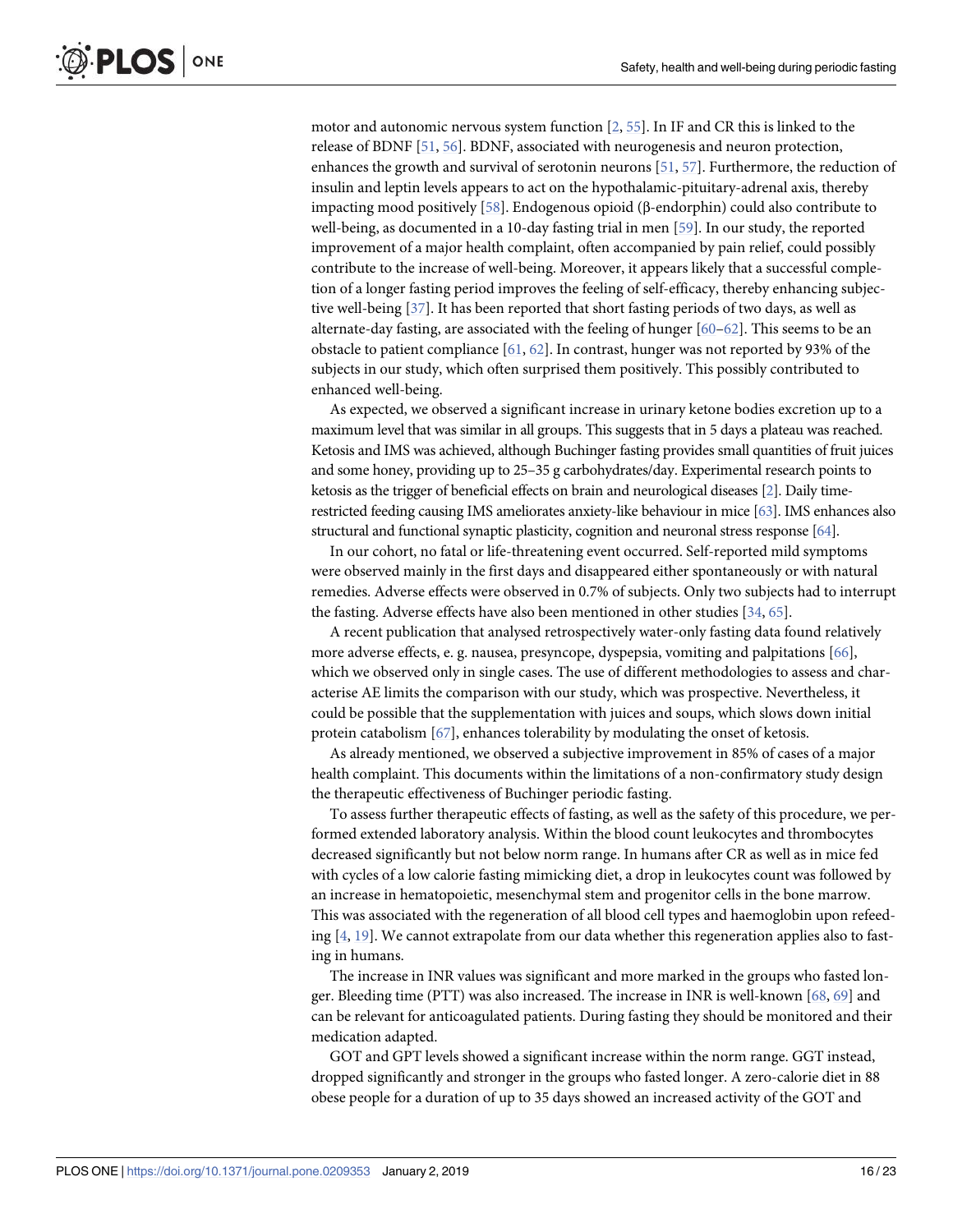<span id="page-16-0"></span>GPT, with a peak in the  $3<sup>rd</sup>$  fasting week [\[25\]](#page-20-0). This moderate increase was explained by the enhanced transamination processes in the course of fasting. An initial overload of liver detoxifying activity could be postulated and does not seem to have been deleterious effects, since GGT levels decreased and physical well-being increased steadily.

CRP values for all groups showed a significant increase within the norm range. A similar mild CRP increase was explained by the transient increase in circulating levels of catecholamines [\[34\]](#page-20-0). In a recent study, the modulation of CRP levels was linked to changes in lipid profiles and associated to cardiovascular outcomes [\[70\]](#page-22-0). ESR after 1 h and 2 h decreased significantly. Periodic fasting has been shown to clinically improve symptoms of rheumatoid arthritis, suggesting decreased inflammatory processes [[71](#page-22-0)]. IF boosts levels of antioxidants and reduces levels of pro-inflammatory cytokines TNF- $\alpha$ , IL-1 $\beta$  and IL-6 [\[72\]](#page-22-0). Serum markers of oxidative damage and inflammation are reduced in asthma patients maintained on an alternate day fast [\[62\]](#page-21-0). Moreover, the reduction of abdominal circumference which was significant in our study is also associated with a decrease in pro-inflammatory activity [\[73\]](#page-22-0).

We observed an increase of uric acid in all groups, with a lower value in F20d than in F15d, suggesting that the peak of uric acid concentration was overwhelmed after 15 days. This corresponds to previous observations from a zero-calorie diet [[45](#page-21-0), [74](#page-22-0)]. The increase of uric acid concentrations that exceeded the norm range, interestingly caused only one incidence of gout attack in a 72-year-old obese man, treated for hyperuricemia and gout previous to fasting.

The increased concentration of blood uric acid is due to a slight initial increase in protein catabolism, but above all is related to retention caused by competitive tubular secretion with ketone bodies. The latter are preferentially secreted during fasting.

Uric acid has a known antioxidant activity and is a potent scavenger of free radicals in blood plasma [[75](#page-22-0), [76](#page-22-0)]. Given that fasting is the product of a long evolutionary survival strategy, the antioxidant power of uric acid should be taken into consideration.

A significant reduction in urea as well as a significant increase in creatinine was observed, both remaining in norm range. This has been previously demonstrated in obese persons undergoing prolonged periods of a zero-calorie diet [\[45\]](#page-21-0).

We did not observe any renal dysfunction in our cohort such as has been described in cases of extracellular hypovolemia [[77](#page-22-0)]. This is probably explained by the fact that the subjects were asked to drink 3 L of water per day.

Sodium, potassium, calcium and magnesium were in norm range at the beginning and the end of the fast. They remained stable despite a slight elevation in calcium and slight decrease in sodium levels. Enhanced natriuresis has been described in association with ketosuria in the first phase of fasting, diminishing when ammonium, a metabolite of kidney gluconeogenesis, replaces sodium as accompanying cation  $[43, 47]$  $[43, 47]$  $[43, 47]$  $[43, 47]$  $[43, 47]$ . We registered six cases of mild hyponatremia in the course of the fast, with the lowest sodium level of 127 mmol/L. They were all nonserious and were normalized by the administration of sodium chloride.

There are some limitations related to our study. First, this was an observational cohort study with its well-known restrictions regarding interpretation of efficacy. Second, our findings are specific for BWC and may not be applicable for other institutions specialised in fasting, or for persons fasting without medical supervision, or outside of facilities specialized in fasting treatments. Third, data assessment and data entry was not blinded and was performed by the staff of the BWC.

#### **Conclusions**

In conclusion, this one-year observational study demonstrates the safety of a periodic Buchinger fast of between 4 and 21 days, as well as its beneficial effects on health and well-being.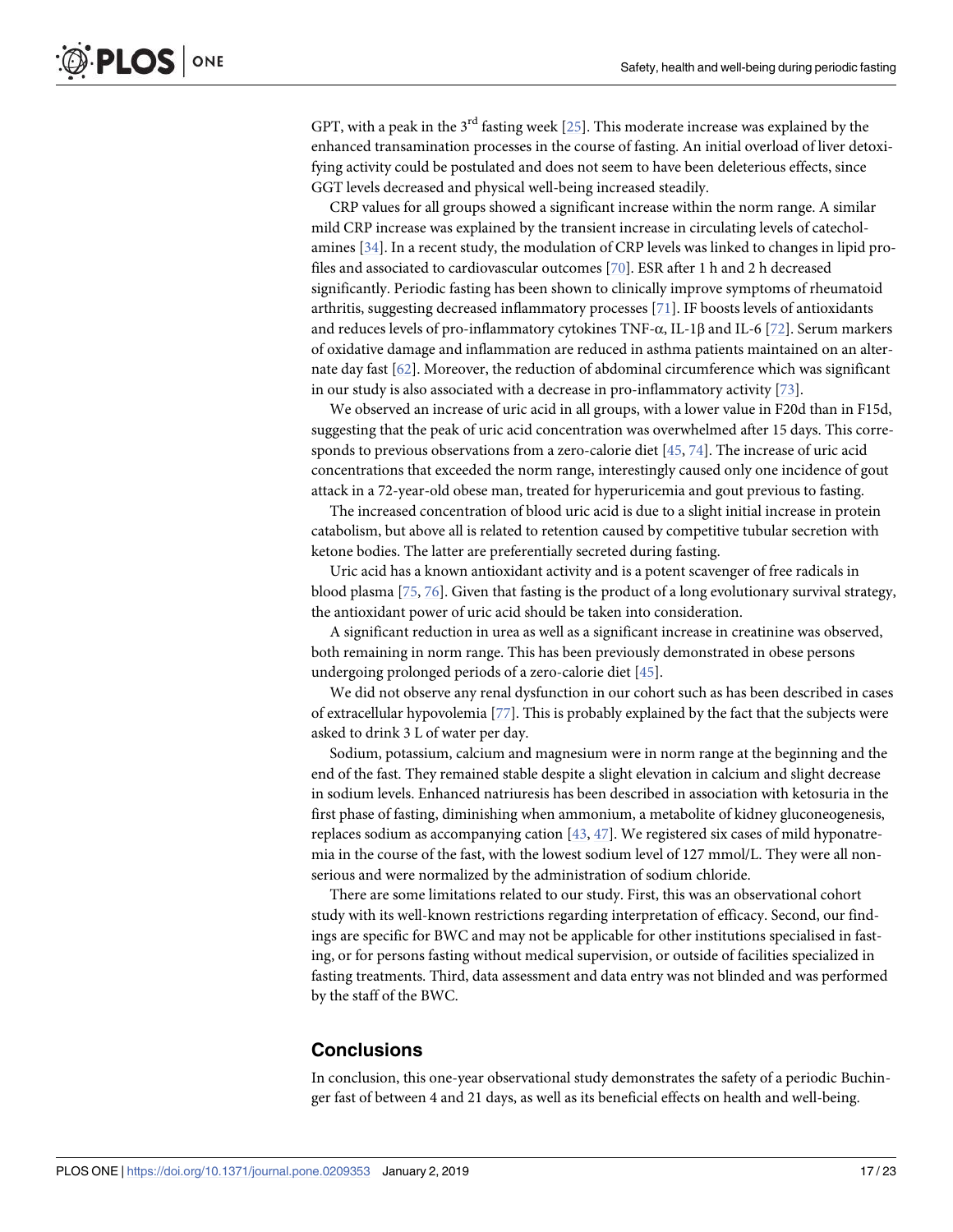<span id="page-17-0"></span>Periodic fasting led to marked weight loss and improvements in several cardiovascular risk factors, such as overweight, abdominal circumference and blood pressure. It was accompanied by normalization of numerous blood parameters and led to pronounced improvement of the major health complaint in most participants. Importantly, periodic Buchinger fasting was not linked to relevant perception of hunger. On the contrary, it was subjectively experienced as enjoyable, which is an important factor for compliance.

Further studies should evaluate the long-term specific health-related preventive and therapeutic effects of periodic fasting.

# **Supporting information**

**S1 [Table.](http://www.plosone.org/article/fetchSingleRepresentation.action?uri=info:doi/10.1371/journal.pone.0209353.s001) Effect of fasting on clinical parameters, well-being and ketosis.** (PDF)

**S2 [Table.](http://www.plosone.org/article/fetchSingleRepresentation.action?uri=info:doi/10.1371/journal.pone.0209353.s002) Effect of fasting on lipid parameters and glycaemia.** (PDF)

**S3 [Table.](http://www.plosone.org/article/fetchSingleRepresentation.action?uri=info:doi/10.1371/journal.pone.0209353.s003) Raw data of [Fig](#page-7-0) 2.** Changes in weight and abdominal circumference according to the length of fast and gender. (XLSX)

**S4 [Table.](http://www.plosone.org/article/fetchSingleRepresentation.action?uri=info:doi/10.1371/journal.pone.0209353.s004) Raw data of [Fig](#page-8-0) 3.** Changes in systolic and diastolic blood pressure according to the fasting length.

(XLSX)

**S5 [Table.](http://www.plosone.org/article/fetchSingleRepresentation.action?uri=info:doi/10.1371/journal.pone.0209353.s005) Raw data of [Fig](#page-9-0) 4.** Changes in emotional and physical well-being during fasting. (XLSX)

**S6 [Table.](http://www.plosone.org/article/fetchSingleRepresentation.action?uri=info:doi/10.1371/journal.pone.0209353.s006) Raw data of [Fig](#page-11-0) 5.** Fasting-induced changes in lipid metabolism. (XLSX)

**S7 [Table.](http://www.plosone.org/article/fetchSingleRepresentation.action?uri=info:doi/10.1371/journal.pone.0209353.s007) Raw data of [Fig](#page-12-0) 6.** Changes of blood glucose and glycated haemoglobin. (XLSX)

**S8 [Table.](http://www.plosone.org/article/fetchSingleRepresentation.action?uri=info:doi/10.1371/journal.pone.0209353.s008) Raw data of [Table](#page-6-0) 1.** Baseline characteristics of the subjects. (XLSX)

**S9 [Table.](http://www.plosone.org/article/fetchSingleRepresentation.action?uri=info:doi/10.1371/journal.pone.0209353.s009) Raw data of [Table](#page-10-0) 2.** Mild symptoms and adverse effects. (XLSX)

**S10 [Table.](http://www.plosone.org/article/fetchSingleRepresentation.action?uri=info:doi/10.1371/journal.pone.0209353.s010) Raw data of [Table](#page-12-0) 3.** Blood cells pre- and post-fasting. (XLSX)

**S11 [Table.](http://www.plosone.org/article/fetchSingleRepresentation.action?uri=info:doi/10.1371/journal.pone.0209353.s011) Raw data of [Table](#page-13-0) 4.** Blood parameters pre- and post-fasting. (XLSX)

**S12 [Table.](http://www.plosone.org/article/fetchSingleRepresentation.action?uri=info:doi/10.1371/journal.pone.0209353.s012) Raw data of S1 Table.** Effect of fasting on clinical parameters, well-being and ketosis.

(XLSX)

**S13 [Table.](http://www.plosone.org/article/fetchSingleRepresentation.action?uri=info:doi/10.1371/journal.pone.0209353.s013) Raw data of S1 [Fig.](#page-18-0)** Occurrence of self-reported mild symptoms during fasting. (XLSX)

**S14 [Table.](http://www.plosone.org/article/fetchSingleRepresentation.action?uri=info:doi/10.1371/journal.pone.0209353.s014) Raw data of S2 [Fig.](#page-18-0)** Evolution of a pre-existing health complaint. (XLSX)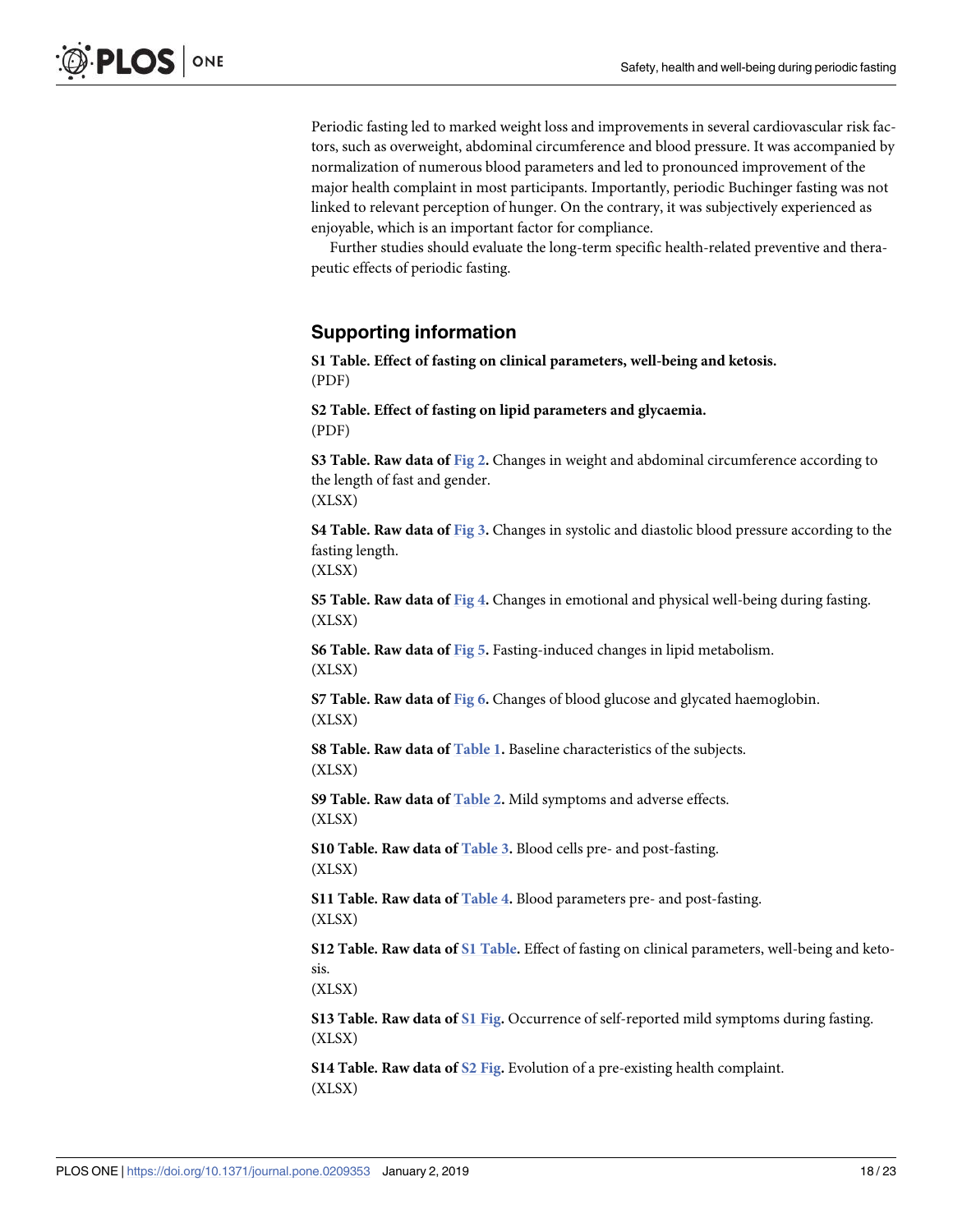<span id="page-18-0"></span>**S15 [Table.](http://www.plosone.org/article/fetchSingleRepresentation.action?uri=info:doi/10.1371/journal.pone.0209353.s015) Raw data of S4 [Table](#page-17-0).** Effect of fasting on lipid parameters and glycaemia. (XLSX)

**S1 [Fig](http://www.plosone.org/article/fetchSingleRepresentation.action?uri=info:doi/10.1371/journal.pone.0209353.s016). Occurrence of self-reported mild symptoms during fasting.** (PDF)

**S2 [Fig](http://www.plosone.org/article/fetchSingleRepresentation.action?uri=info:doi/10.1371/journal.pone.0209353.s017). Evolution of a pre-existing health complaint.** A subgroup of 404 subjects indicated to have a major health complaint previous to the fasting. (PDF)

**S1 [Text](http://www.plosone.org/article/fetchSingleRepresentation.action?uri=info:doi/10.1371/journal.pone.0209353.s018). STROBE checklist.** (PDF)

**S2 [Text](http://www.plosone.org/article/fetchSingleRepresentation.action?uri=info:doi/10.1371/journal.pone.0209353.s019). Study protocol in German.** (PDF)

**S3 [Text](http://www.plosone.org/article/fetchSingleRepresentation.action?uri=info:doi/10.1371/journal.pone.0209353.s020). Study protocol translated to English.** (PDF)

**S4 [Text](http://www.plosone.org/article/fetchSingleRepresentation.action?uri=info:doi/10.1371/journal.pone.0209353.s021). Questionnaires in German.** (PDF)

**S5 [Text](http://www.plosone.org/article/fetchSingleRepresentation.action?uri=info:doi/10.1371/journal.pone.0209353.s022). Questionnaires in English.** (PDF)

**S6 [Text](http://www.plosone.org/article/fetchSingleRepresentation.action?uri=info:doi/10.1371/journal.pone.0209353.s023). Questionnaires in French.** (PDF)

## **Acknowledgments**

We are grateful to Birgit Maser and the Medical Center, as well as Dr Eva Lischka, Dr Norbert Lischka, Siegfried Bäumler, Martine van Houten, Dr Andrea Siegler, Dr Henning Wittrock and the whole staff of BWC. We thank Dr Diethard Müller and his colleagues at MVZ Labor Ravensburg for the support and laboratory analysis. We are also very grateful to Prof Chantal Simon for her continuous support and the native speaker Claire Robinson for proofreading our manuscript.

#### **Author Contributions**

**Conceptualization:** Françoise Wilhelmi de Toledo, Andreas Michalsen.

**Data curation:** Franziska Grundler, Stefan Drinda.

**Formal analysis:** Franziska Grundler, Audrey Bergouignan.

Funding *acquisition*: Françoise Wilhelmi de Toledo.

**Investigation:** Franziska Grundler.

**Methodology:** Audrey Bergouignan.

**Project administration:** Franziska Grundler.

Resources: Françoise Wilhelmi de Toledo.

Supervision: Françoise Wilhelmi de Toledo.

**Writing – original draft:** Franc¸oise Wilhelmi de Toledo, Franziska Grundler.

Writing - review & editing: Françoise Wilhelmi de Toledo, Franziska Grundler, Audrey Bergouignan, Stefan Drinda, Andreas Michalsen.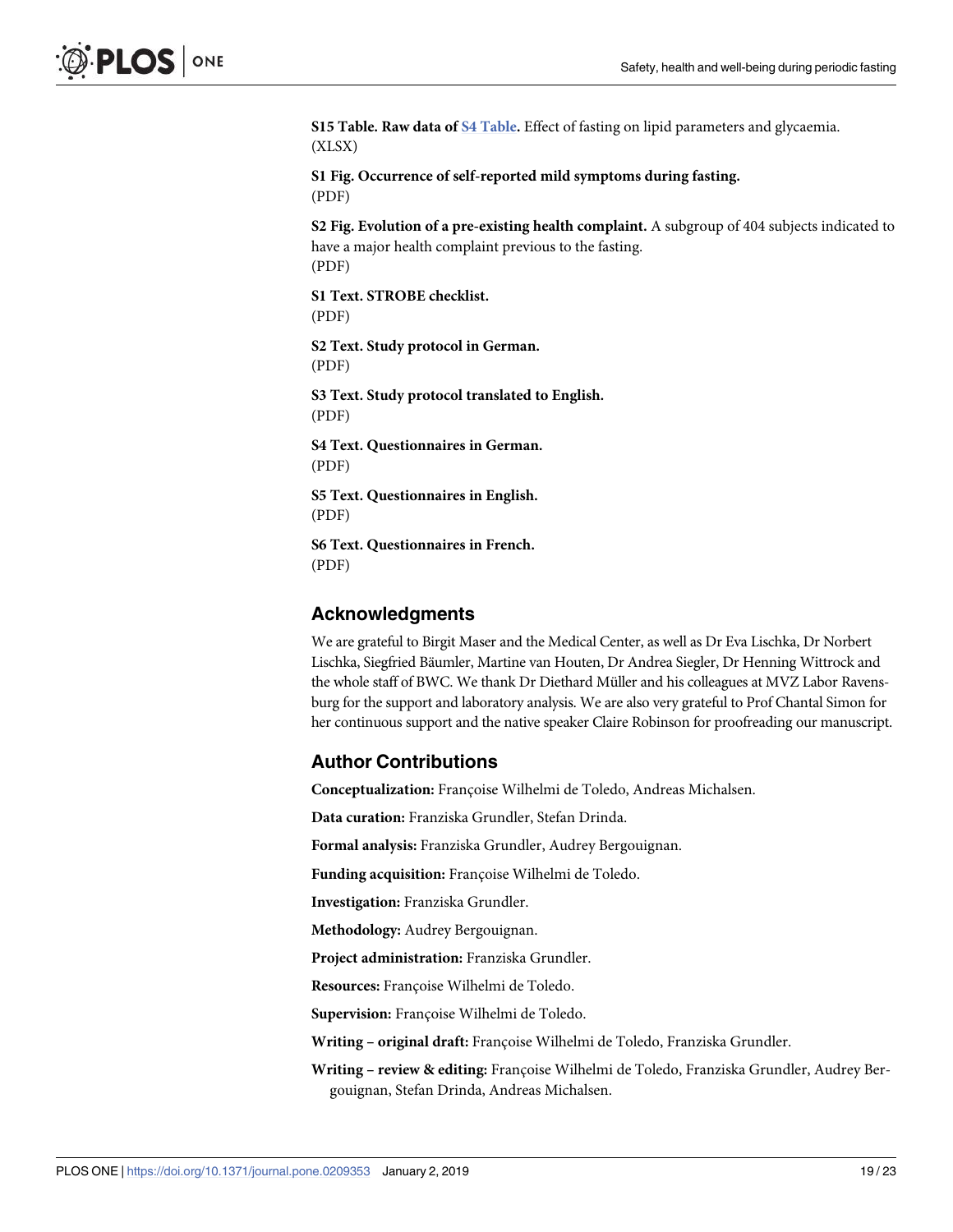#### <span id="page-19-0"></span>**References**

- **[1](#page-1-0).** Mattson MP, Longo VD, Harvie M. Impact of intermittent fasting on health and disease processes. Ageing research reviews. 2017; 39:46–58. <https://doi.org/10.1016/j.arr.2016.10.005> PMID: [27810402](http://www.ncbi.nlm.nih.gov/pubmed/27810402)
- **[2](#page-1-0).** Mattson MP, Moehl K, Ghena N, Schmaedick M, Cheng A. Intermittent metabolic switching, neuroplasticity and brain health. Nature Reviews Neuroscience. 2018.
- **3.** Yamada Y, Kemnitz JW, Weindruch R, Anderson RM, Schoeller DA, Colman RJ. Caloric Restriction and Healthy Life Span: Frail Phenotype of Nonhuman Primates in the Wisconsin National Primate Research Center Caloric Restriction Study. The Journals of Gerontology: Series A. 2018; 73(3):273–8. <https://doi.org/10.1093/gerona/glx059> PMID: [28398464](http://www.ncbi.nlm.nih.gov/pubmed/28398464)
- **[4](#page-1-0).** Brandhorst S, Choi IY, Wei M, Cheng CW, Sedrakyan S, Navarrete G, et al. A periodic diet that mimics fasting promotes multi-system regeneration, enhanced cognitive performance, and healthspan. Cell metabolism. 2015; 22(1):86–99. <https://doi.org/10.1016/j.cmet.2015.05.012> PMID: [26094889](http://www.ncbi.nlm.nih.gov/pubmed/26094889)
- **[5](#page-1-0).** Longo VD, Mattson MP. Fasting: molecular mechanisms and clinical applications. Cell metabolism. 2014; 19(2):181–92. <https://doi.org/10.1016/j.cmet.2013.12.008> PMID: [24440038](http://www.ncbi.nlm.nih.gov/pubmed/24440038)
- **6.** Sun S, Hanzawa F, Umeki M, Ikeda S, Mochizuki S, Oda H. Time-restricted feeding suppresses excess sucrose-induced plasma and liver lipid accumulation in rats. PloS one. 2018; 13(8):e0201261. [https://](https://doi.org/10.1371/journal.pone.0201261) [doi.org/10.1371/journal.pone.0201261](https://doi.org/10.1371/journal.pone.0201261) PMID: [30110343](http://www.ncbi.nlm.nih.gov/pubmed/30110343)
- **[7](#page-1-0).** Lettieri-Barbato D, Cannata SM, Casagrande V, Ciriolo MR, Aquilano K. Time-controlled fasting prevents aging-like mitochondrial changes induced by persistent dietary fat overload in skeletal muscle. PloS one. 2018; 13(5):e0195912. <https://doi.org/10.1371/journal.pone.0195912> PMID: [29742122](http://www.ncbi.nlm.nih.gov/pubmed/29742122)
- **[8](#page-1-0).** Walford RL, Mock D, Verdery R, MacCallum T. Calorie restriction in biosphere 2: alterations in physiologic, hematologic, hormonal, and biochemical parameters in humans restricted for a 2-year period. The Journals of Gerontology Series A: Biological Sciences and Medical Sciences. 2002; 57(6):B211– B24.
- **[9](#page-1-0).** Fontana L, Partridge L. Promoting Health and Longevity through Diet: From Model Organisms to Humans. Cell. 2015; 161(1):106–18. [https://doi.org/10.1016/j.cell.2015.02.020.](https://doi.org/10.1016/j.cell.2015.02.020) PMID: [25815989](http://www.ncbi.nlm.nih.gov/pubmed/25815989)
- **[10](#page-1-0).** Anton SD, Moehl K, Donahoo WT, Marosi K, Lee SA, Mainous AG, et al. Flipping the Metabolic Switch: Understanding and Applying the Health Benefits of Fasting. Obesity. 2017.
- **[11](#page-1-0).** Raffaghello L, Lee C, Safdie FM, Wei M, Madia F, Bianchi G, et al. Starvation-dependent differential stress resistance protects normal but not cancer cells against high-dose chemotherapy. Proceedings of the National Academy of Sciences. 2008; 105(24):8215–20. <https://doi.org/10.1073/pnas.0708100105> PMID: [18378900](http://www.ncbi.nlm.nih.gov/pubmed/18378900)
- **[12](#page-1-0).** Lo´pez-Otı´n C, Galluzzi L, Freije JMP, Madeo F, Kroemer G. Metabolic Control of Longevity. Cell. 2016; 166(4):802–21. <https://doi.org/10.1016/j.cell.2016.07.031> PMID: [27518560](http://www.ncbi.nlm.nih.gov/pubmed/27518560)
- **[13](#page-1-0).** Alirezaei M, Kemball CC, Flynn CT, Wood MR, Whitton JL, Kiosses WB. Short-term fasting induces profound neuronal autophagy. Autophagy. 2010; 6(6):702–10. <https://doi.org/10.4161/auto.6.6.12376> PMID: [20534972](http://www.ncbi.nlm.nih.gov/pubmed/20534972)
- **[14](#page-1-0).** Lee C, Raffaghello L, Longo VD. Starvation, detoxification, and multidrug resistance in cancer therapy. Drug Resistance Updates. 2012; 15(1):114–22. <https://doi.org/10.1016/j.drup.2012.01.004>.
- **[15](#page-1-0).** Remely M, Hippe B, Geretschlaeger I, Stegmayer S, Hoefinger I, Haslberger A. Increased gut microbiota diversity and abundance of Faecalibacterium prausnitzii and Akkermansia after fasting: a pilot study. Wiener klinische Wochenschrift. 2015; 127(9–10):394–8. [https://doi.org/10.1007/s00508-015-](https://doi.org/10.1007/s00508-015-0755-1) [0755-1](https://doi.org/10.1007/s00508-015-0755-1) PMID: [25763563](http://www.ncbi.nlm.nih.gov/pubmed/25763563)
- **[16](#page-1-0).** Habold C, Reichardt F, Foltzer-Jourdainne C, Lignot J-H. Morphological changes of the rat intestinal lining in relation to body stores depletion during fasting and after refeeding. Pflügers Archiv-European Journal of Physiology. 2007; 455(2):323–32. <https://doi.org/10.1007/s00424-007-0289-0> PMID: [17638014](http://www.ncbi.nlm.nih.gov/pubmed/17638014)
- **[17](#page-1-0).** Fontana L, Partridge L, Longo VD. Dietary Restriction, Growth Factors and Aging: from yeast to humans. Science (New York, NY). 2010; 328(5976):321–6. <https://doi.org/10.1126/science.1172539> PMC3607354. PMID: [20395504](http://www.ncbi.nlm.nih.gov/pubmed/20395504)
- **[18](#page-1-0).** Brandhorst S, Harputlugil E, Mitchell JR, Longo VD. Protective effects of short-term dietary restriction in surgical stress and chemotherapy. Ageing Research Reviews. 2017; 39:68–77. [https://doi.org/10.1016/](https://doi.org/10.1016/j.arr.2017.02.001) [j.arr.2017.02.001.](https://doi.org/10.1016/j.arr.2017.02.001) PMID: [28216454](http://www.ncbi.nlm.nih.gov/pubmed/28216454)
- **[19](#page-1-0).** Cheng C-W, Adams GB, Perin L, Wei M, Zhou X, Lam BS, et al. Prolonged fasting reduces IGF-1/PKA to promote hematopoietic-stem-cell-based regeneration and reverse immunosuppression. Cell stem cell. 2014; 14(6):810–23. <https://doi.org/10.1016/j.stem.2014.04.014> PMID: [24905167](http://www.ncbi.nlm.nih.gov/pubmed/24905167)
- **[20](#page-1-0).** Bertile F, Fouillen L, Wasselin T, Maes P, Le Maho Y, Van Dorsselaer A, et al. The Safety Limits Of An Extended Fast: Lessons from a Non-Model Organism. Scientific reports. 2016; 6:39008. [https://doi.org/](https://doi.org/10.1038/srep39008) [10.1038/srep39008](https://doi.org/10.1038/srep39008) PMID: [27991520](http://www.ncbi.nlm.nih.gov/pubmed/27991520)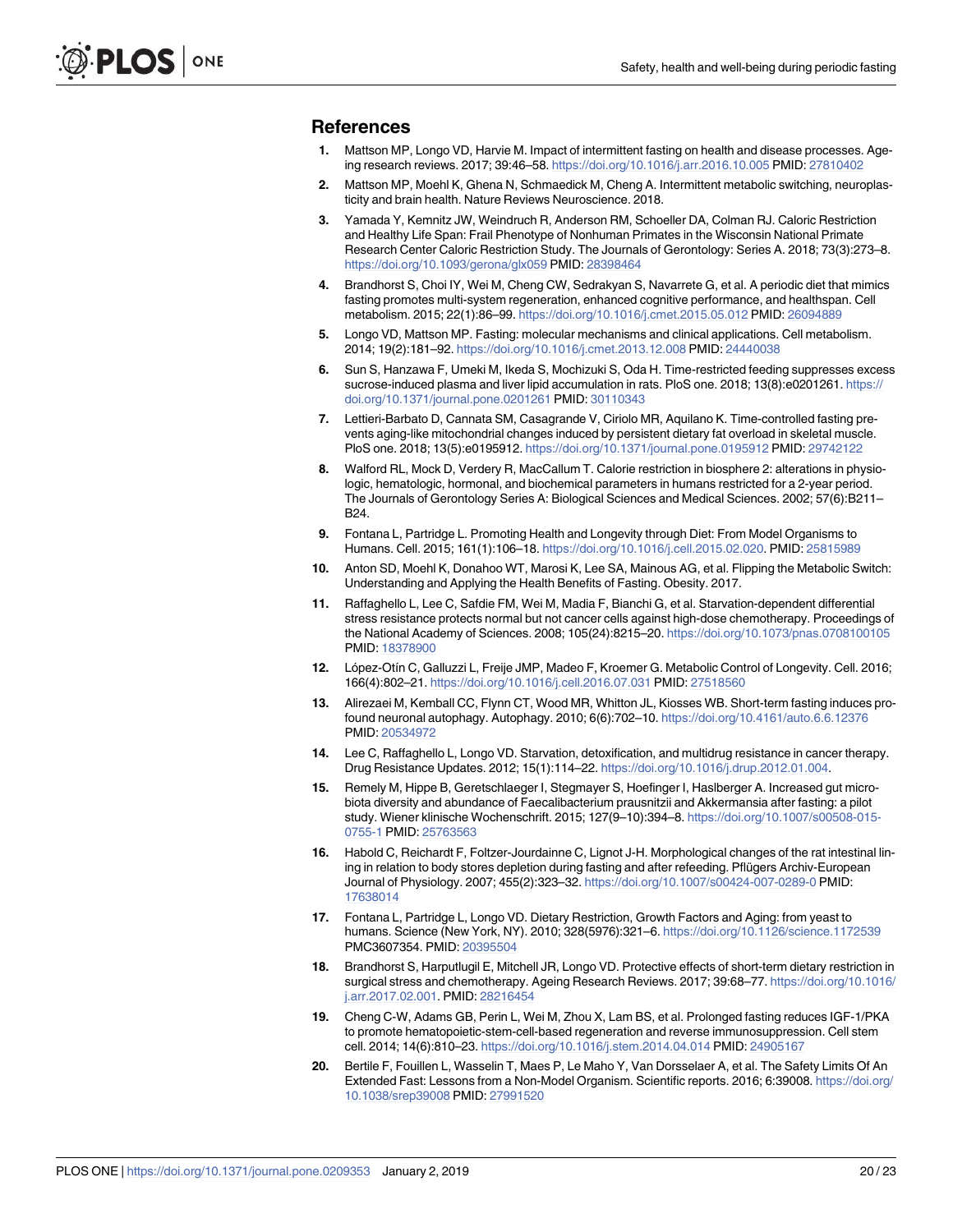- <span id="page-20-0"></span>**[21](#page-1-0).** McCue MD. Comparative physiology of fasting, starvation, and food limitation: Springer; 2012.
- **[22](#page-1-0).** Prentice AM, Whitehead RG, Roberts SB, Paul AA. Long-term energy balance in child-bearing Gambian women. The American journal of clinical nutrition. 1981; 34(12):2790–9. [https://doi.org/10.1093/](https://doi.org/10.1093/ajcn/34.12.2790) [ajcn/34.12.2790](https://doi.org/10.1093/ajcn/34.12.2790) PMID: [7315781](http://www.ncbi.nlm.nih.gov/pubmed/7315781)
- **[23](#page-1-0).** Persynaki A, Karras S, Pichard C. Unraveling the metabolic health benefits of fasting related to religious beliefs: A narrative review. Nutrition. 2017; 35:14–20. <https://doi.org/10.1016/j.nut.2016.10.005> PMID: [28241983](http://www.ncbi.nlm.nih.gov/pubmed/28241983)
- **[24](#page-1-0).** Ajabnoor GM, Bahijri S, Shaik NA, Borai A, Alamoudi AA, Al-Aama JY, et al. Ramadan fasting in Saudi Arabia is associated with altered expression of CLOCK, DUSP and IL-1alpha genes, as well as changes in cardiometabolic risk factors. PloS one. 2017; 12(4):e0174342. [https://doi.org/10.1371/journal.pone.](https://doi.org/10.1371/journal.pone.0174342) [0174342](https://doi.org/10.1371/journal.pone.0174342) PMID: [28384165](http://www.ncbi.nlm.nih.gov/pubmed/28384165)
- **[25](#page-1-0).** Ditschuneit H, Faulhaber J, Beil I, Pfeiffer E. Metabolic changes in zero-diet. Der Internist. 1970; 11 (5):176. PMID: [4939022](http://www.ncbi.nlm.nih.gov/pubmed/4939022)
- **[26](#page-1-0).** Runcie J, Hilditch T. Energy provision, tissue utilization, and weight loss in prolonged starvation. Br Med J. 1974; 2(5915):352–6. PMID: [4835840](http://www.ncbi.nlm.nih.gov/pubmed/4835840)
- **[27](#page-1-0).** Thomson T, Runcie J, Miller V. Treatment of obesity by total fasting for up to 249 days. Lancet. 1966; 2:992–6. PMID: [4162668](http://www.ncbi.nlm.nih.gov/pubmed/4162668)
- **[28](#page-1-0).** Stewart W, Fleming LW. Features of a successful therapeutic fast of 382 days´ duration. Postgraduate medical journal. 1973; 49(569):203–9. PMID: [4803438](http://www.ncbi.nlm.nih.gov/pubmed/4803438)
- **[29](#page-1-0).** De Toledo FW, Hohler H. Therapeutic Fasting: The Buchinger Amplius Method: The Buchinger Amplius Method: Thieme; 2011.
- **30.** Buchinger O. Das Heilfasten und seine Hilfsmethoden als biologischer Weg: Georg Thieme Verlag; 2005.
- **[31](#page-1-0).** Wilhelmi de Toledo F, Buchinger A, Burggrabe H, Hölz G, Kuhn C, Lischka E, et al. Fasting therapy-an expert panel update of the 2002 consensus guidelines. Forschende Komplementärmedizin/Research in Complementary Medicine. 2013; 20(6):434–43. <https://doi.org/10.1159/000357602> PMID: [24434758](http://www.ncbi.nlm.nih.gov/pubmed/24434758)
- **[32](#page-1-0).** Wilhelmi de Toledo F FR, Hebisch D., Kuhn C., Platzer G., Schrag S. The Klinik Buchinger Program For The Treatment of Obesity. Obesity in Europe 1993 / Proceedings of the 5th European congress on obesity, Ulm. 1994:1–9.
- **[33](#page-1-0).** Müller H, Wilhelmi de Toledo F, Schuck P, Resch K. Blutdrucksenkung durch Fasten bei adipösen und nichtadipösen Hypertonikern. Perfusion. 2001; 14:108-12.
- **[34](#page-1-0).** Li C, Ostermann T, Hardt M, Lüdtke R, Broecker-Preuss M, Dobos G, et al. Metabolic and psychological response to 7-day fasting in obese patients with and without metabolic syndrome. Complementary Medicine Research. 2013; 20(6):413–20.
- **[35](#page-1-0).** Michalsen A, Li C, Kaiser K, Lüdtke R, Meier L, Stange R, et al. In-patient treatment of fibromyalgia: a controlled nonrandomized comparison of conventional medicine versus integrative medicine including fasting therapy. Evidence-based complementary and alternative medicine. 2013; 2013.
- **[36](#page-1-0).** Michalsen A. Prolonged fasting as a method of mood enhancement in chronic pain syndromes: a review of clinical evidence and mechanisms. Current pain and headache reports. 2010; 14(2):80–7. [https://doi.](https://doi.org/10.1007/s11916-010-0104-z) [org/10.1007/s11916-010-0104-z](https://doi.org/10.1007/s11916-010-0104-z) PMID: [20425196](http://www.ncbi.nlm.nih.gov/pubmed/20425196)
- **[37](#page-1-0).** Michalsen A, Grossman P, Lehmann N, Knoblauch NT, Paul A, Moebus S, et al. Psychological and quality-of-life outcomes from a comprehensive stress reduction and lifestyle program in patients with coronary artery disease: results of a randomized trial. Psychotherapy and psychosomatics. 2005; 74 (6):344–52. <https://doi.org/10.1159/000087781> PMID: [16244510](http://www.ncbi.nlm.nih.gov/pubmed/16244510)
- **[38](#page-1-0).** Brubacher D, Jordan P, Wilhelmi de Toledo F, Brubacher G. Prediction of Weight Development on a 250 kcal/day Diet by a Simple Two-Compartment Model. Aktuelle Ernährungsmedizin. 1998; 23 (6):293–8.
- **[39](#page-1-0).** Brubacher D, Jordan P, Wilhelmi-de Toledo F, Brubacher G. Relationship between the rate of weight loss in a low caloric diet (250 kcal/day) and age, body mass index, gender, and number of fasting cycles. Aktuelle Ernaehrungsmedizin ( Germany). 1999.
- **[40](#page-14-0).** Han TS, van Leer EM, Seidell JC, Lean MEJ. Waist circumference action levels in the identification of cardiovascular risk factors: prevalence study in a random sample. BMJ. 1995; 311(7017):1401–5. <https://doi.org/10.1136/bmj.311.7017.1401> PMID: [8520275](http://www.ncbi.nlm.nih.gov/pubmed/8520275)
- **[41](#page-14-0).** Wan R, Weigand LA, Bateman R, Griffioen K, Mendelowitz D, Mattson MP. Evidence that BDNF regulates heart rate by a mechanism involving increased brainstem parasympathetic neuron excitability. Journal of neurochemistry. 2014; 129(4):573–80. <https://doi.org/10.1111/jnc.12656> PMID: [24475741](http://www.ncbi.nlm.nih.gov/pubmed/24475741)
- **[42](#page-14-0).** Mager DE, Wan R, Brown M, Cheng A, Wareski P, Abernethy DR, et al. Caloric restriction and intermittent fasting alter spectral measures of heart rate and blood pressure variability in rats. The FASEB Journal. 2006; 20(6):631–7. <https://doi.org/10.1096/fj.05-5263com> PMID: [16581971](http://www.ncbi.nlm.nih.gov/pubmed/16581971)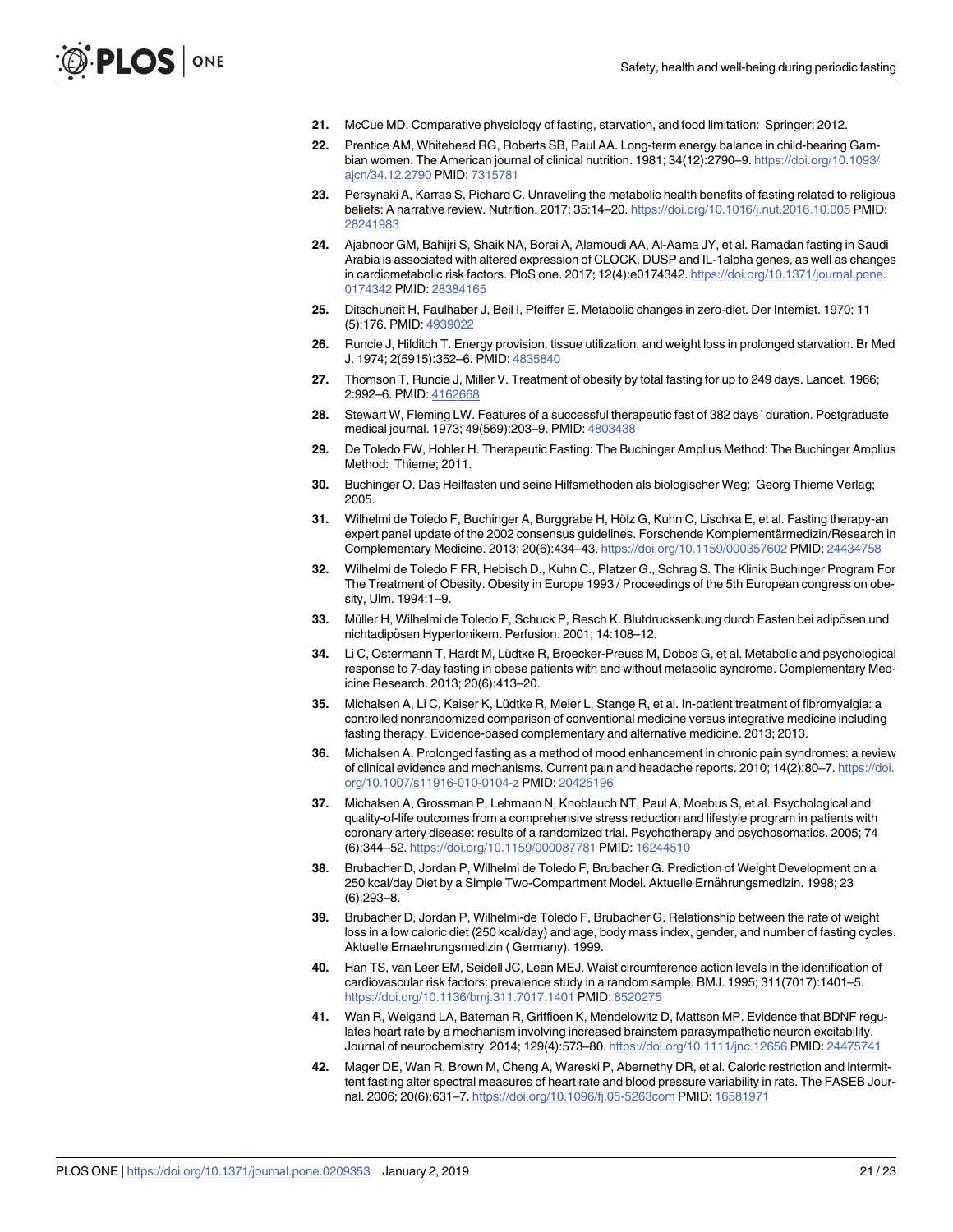- <span id="page-21-0"></span>**[43](#page-14-0).** Kolanowski J, Bodson A, Desmecht P, Bemelmans S, Stein F, Crabbe J. On the relationship between ketonuria and natriuresis during fasting and upon refeeding in obese patients. European journal of clinical investigation. 1978; 8(5):277–82. PMID: [103718](http://www.ncbi.nlm.nih.gov/pubmed/103718)
- **[44](#page-14-0).** Spark RF, Arky RA, Boulter PR, Saudek CD, O'Brian JT. Renin, aldosterone and glucagon in the natriuresis of fasting. New England Journal of Medicine. 1975; 292(25):1335–40. [https://doi.org/10.1056/](https://doi.org/10.1056/NEJM197506192922506) [NEJM197506192922506](https://doi.org/10.1056/NEJM197506192922506) PMID: [165411](http://www.ncbi.nlm.nih.gov/pubmed/165411)
- **[45](#page-14-0).** Wechsler JG. Fastentherapie der Adipositas: G. Thieme; 1983.
- **46.** Wadden TA, Foster GD, Letizia KA, Stunkard AJ. A multicenter evaluation of a proprietary weight reduction program for the treatment of marked obesity. Archives of Internal Medicine. 1992; 152 (5):961–6. PMID: [1580722](http://www.ncbi.nlm.nih.gov/pubmed/1580722)
- **[47](#page-14-0).** Kerndt PR, Naughton JL, Driscoll CE, Loxterkamp DA. Fasting: the history, pathophysiology and complications. Western Journal of Medicine. 1982; 137(5):379–99. PMID: [6758355](http://www.ncbi.nlm.nih.gov/pubmed/6758355)
- **[48](#page-14-0).** Goldhamer A, Lisle D, Parpia B, Anderson SV, Campbell TC. Medically supervised water-only fasting in the treatment of hypertension. Journal of manipulative and physiological therapeutics. 2001; 24(5):335– 9. <https://doi.org/10.1067/mmt.2001.115263> PMID: [11416824](http://www.ncbi.nlm.nih.gov/pubmed/11416824)
- **[49](#page-14-0).** Stange R, Pflugbeil C, Michalsen A, Uehleke B. Therapeutic Fasting in Patients with Metabolic Syndrome and Impaired Insulin Resistance. Complementary Medicine Research. 2013; 20(6):421–6.
- **[50](#page-14-0).** Li C, Sadraie B, Steckhan N, Kessler C, Stange R, Jeitler M, et al. Effects of a one-week fasting therapy in patients with type-2 diabetes mellitus and metabolic syndrome–A randomized controlled explorative study. Experimental and Clinical Endocrinology & Diabetes. 2017; 125(09):618–24.
- **[51](#page-14-0).** Mattson MP, Wan R. Beneficial effects of intermittent fasting and caloric restriction on the cardiovascular and cerebrovascular systems. The Journal of nutritional biochemistry. 2005; 16(3):129-37. [https://](https://doi.org/10.1016/j.jnutbio.2004.12.007) [doi.org/10.1016/j.jnutbio.2004.12.007](https://doi.org/10.1016/j.jnutbio.2004.12.007) PMID: [15741046](http://www.ncbi.nlm.nih.gov/pubmed/15741046)
- **[52](#page-14-0).** Michalsen A, Kuhlmann MK, Lüdtke R, Bäcker M, Langhorst J, Dobos GJ. Prolonged fasting in patients with chronic pain syndromes leads to late mood-enhancement not related to weight loss and fastinginduced leptin depletion. Nutritional neuroscience. 2006:1–6. [https://doi.org/10.1080/](https://doi.org/10.1080/10284150600627128) [10284150600627128](https://doi.org/10.1080/10284150600627128)
- **[53](#page-14-0).** Michalsen A, Schneider S, Rodenbeck A, Lüdtke R, Huether G, Dobos G. The short-term effects of fasting on the neuroendocrine system in patients with chronic pain syndromes. Nutritional neuroscience. 2003; 6(1):11–8. <https://doi.org/10.1080/1028415021000042811> PMID: [12608732](http://www.ncbi.nlm.nih.gov/pubmed/12608732)
- **[54](#page-14-0).** Faulconbridge LF, Wadden TA, Rubin RR, Wing RR, Walkup MP, Fabricatore AN, et al. One-year changes in symptoms of depression and weight in overweight/obese individuals with type 2 diabetes in the look AHEAD study. Obesity. 2012; 20(4):783–93. <https://doi.org/10.1038/oby.2011.315> PMID: [22016099](http://www.ncbi.nlm.nih.gov/pubmed/22016099)
- **[55](#page-15-0).** Cahill GF Jr, Veech RL. Ketoacids? Good medicine? Transactions of the american clinical and climatological association. 2003; 114:149. PMID: [12813917](http://www.ncbi.nlm.nih.gov/pubmed/12813917)
- **[56](#page-15-0).** Marosi K, Kim SW, Moehl K, Scheibye-Knudsen M, Cheng A, Cutler R, et al. 3-hydroxybutyrate regulates energy metabolism and induces BDNF expression in cerebral cortical neurons. Journal of neurochemistry. 2016; 139(5):769–81. <https://doi.org/10.1111/jnc.13868> PMID: [27739595](http://www.ncbi.nlm.nih.gov/pubmed/27739595)
- **[57](#page-15-0).** Mattson MP, Maudsley S, Martin B. BDNF and 5-HT: a dynamic duo in age-related neuronal plasticity and neurodegenerative disorders. Trends in neurosciences. 2004; 27(10):589–94. [https://doi.org/10.](https://doi.org/10.1016/j.tins.2004.08.001) [1016/j.tins.2004.08.001](https://doi.org/10.1016/j.tins.2004.08.001) PMID: [15374669](http://www.ncbi.nlm.nih.gov/pubmed/15374669)
- **[58](#page-15-0).** Fond G, Macgregor A, Leboyer M, Michalsen A. Fasting in mood disorders: neurobiology and effectiveness. A review of the literature. Psychiatry research. 2013; 209(3):253–8. [https://doi.org/10.1016/j.](https://doi.org/10.1016/j.psychres.2012.12.018) [psychres.2012.12.018](https://doi.org/10.1016/j.psychres.2012.12.018) PMID: [23332541](http://www.ncbi.nlm.nih.gov/pubmed/23332541)
- **[59](#page-15-0).** Komaki G, Tamai H, Sumioki H, Mori T, Kobayashi N, Mori K, et al. Plasma beta-endorphin during fasting in man. Hormone Research in Paediatrics. 1990; 33(6):239–43.
- **[60](#page-15-0).** Solianik R, Sujeta A. Two-day fasting evokes stress, but does not affect mood, brain activity, cognitive, psychomotor, and motor performance in overweight women. Behavioural brain research. 2018; 338:166–72. <https://doi.org/10.1016/j.bbr.2017.10.028> PMID: [29097329](http://www.ncbi.nlm.nih.gov/pubmed/29097329)
- **[61](#page-15-0).** Heilbronn LK, Civitarese AE, Bogacka I, Smith SR, Hulver M, Ravussin E. Glucose tolerance and skeletal muscle gene expression in response to alternate day fasting. Obesity. 2005; 13(3):574–81.
- **[62](#page-15-0).** Johnson JB, Summer W, Cutler RG, Martin B, Hyun D-H, Dixit VD, et al. Alternate day calorie restriction improves clinical findings and reduces markers of oxidative stress and inflammation in overweight adults with moderate asthma. Free Radical Biology and Medicine. 2007; 42(5):665–74. [https://doi.org/](https://doi.org/10.1016/j.freeradbiomed.2006.12.005) [10.1016/j.freeradbiomed.2006.12.005](https://doi.org/10.1016/j.freeradbiomed.2006.12.005) PMID: [17291990](http://www.ncbi.nlm.nih.gov/pubmed/17291990)
- **[63](#page-15-0).** Parikh I, Guo J, Chuang K-H, Zhong Y, Rempe RG, Hoffman JD, et al. Caloric restriction preserves memory and reduces anxiety of aging mice with early enhancement of neurovascular functions. Aging (Albany NY). 2016; 8(11):2814.